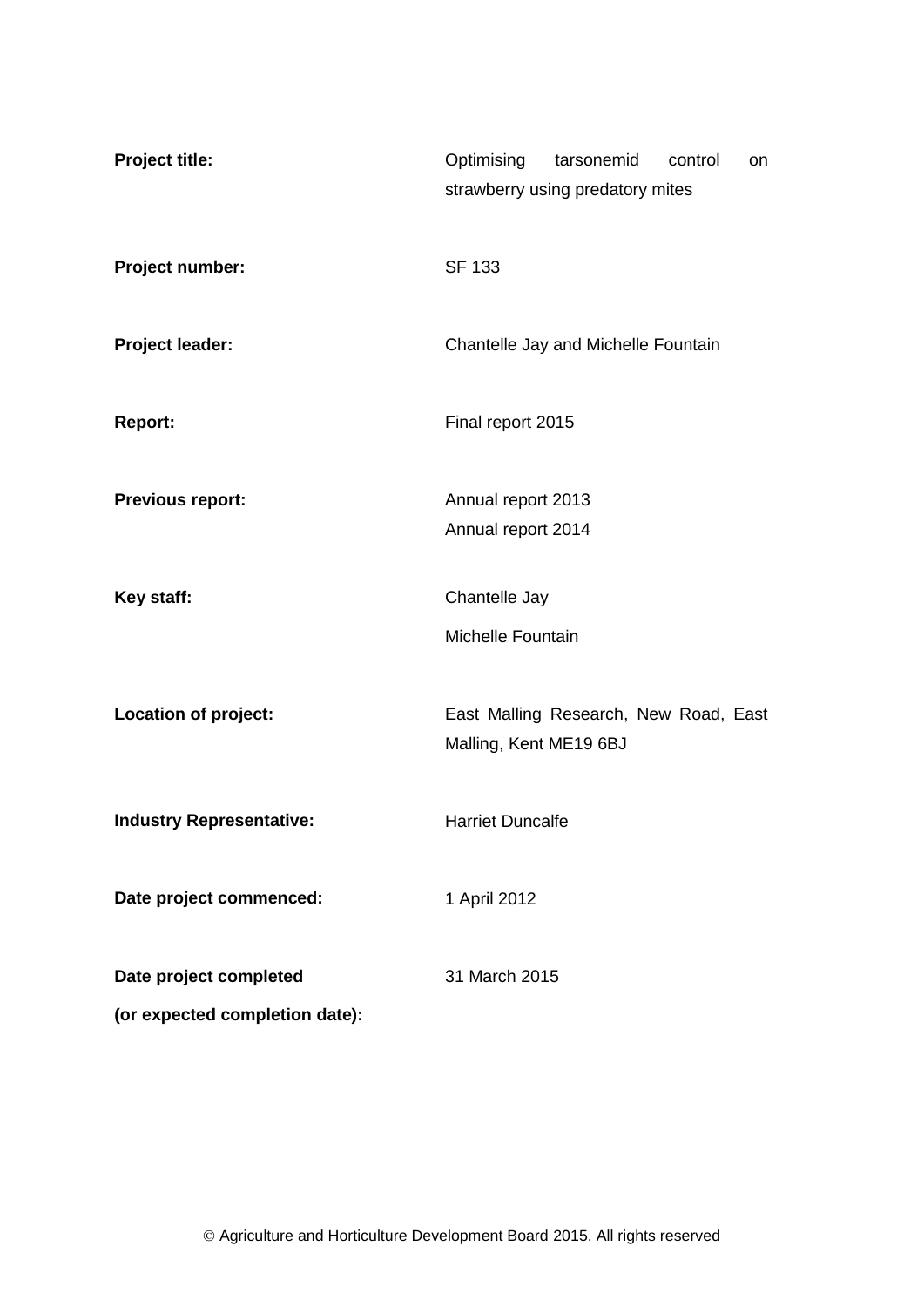### **DISCLAIMER**

*AHDB, operating through its HDC division seeks to ensure that the information contained within this document is accurate at the time of printing. No warranty is given in respect thereof and, to the maximum extent permitted by law the Agriculture and Horticulture Development Board accepts no liability for loss, damage or injury howsoever caused (including that caused by negligence) or suffered directly or indirectly in relation to information and opinions contained in or omitted from this document.* 

*Copyright, Agriculture and Horticulture Development Board 2015. All rights reserved.*

*No part of this publication may be reproduced in any material form (including by photocopy or storage in any medium by electronic means) or any copy or adaptation stored, published or distributed (by physical, electronic or other means) without the prior permission in writing of the Agriculture and Horticulture Development Board, other than by reproduction in an unmodified form for the sole purpose of use as an information resource when the Agriculture and Horticulture Development Board is clearly acknowledged as the source, or in accordance with the provisions of the Copyright, Designs and Patents Act 1988. All rights reserved.* 

*AHDB (logo) is a registered trademark of the Agriculture and Horticulture Development Board.*

*HDC is a registered trademark of the Agriculture and Horticulture Development Board, for use by its HDC division.*

*All other trademarks, logos and brand names contained in this publication are the trademarks of their respective holders. No rights are granted without the prior written permission of the relevant owners.*

[The results and conclusions in this report are based on an investigation conducted over a one-year period. The conditions under which the experiments were carried out and the results have been reported in detail and with accuracy. However, because of the biological nature of the work it must be borne in mind that different circumstances and conditions could produce different results. Therefore, care must be taken with interpretation of the results, especially if they are used as the basis for commercial product recommendations.]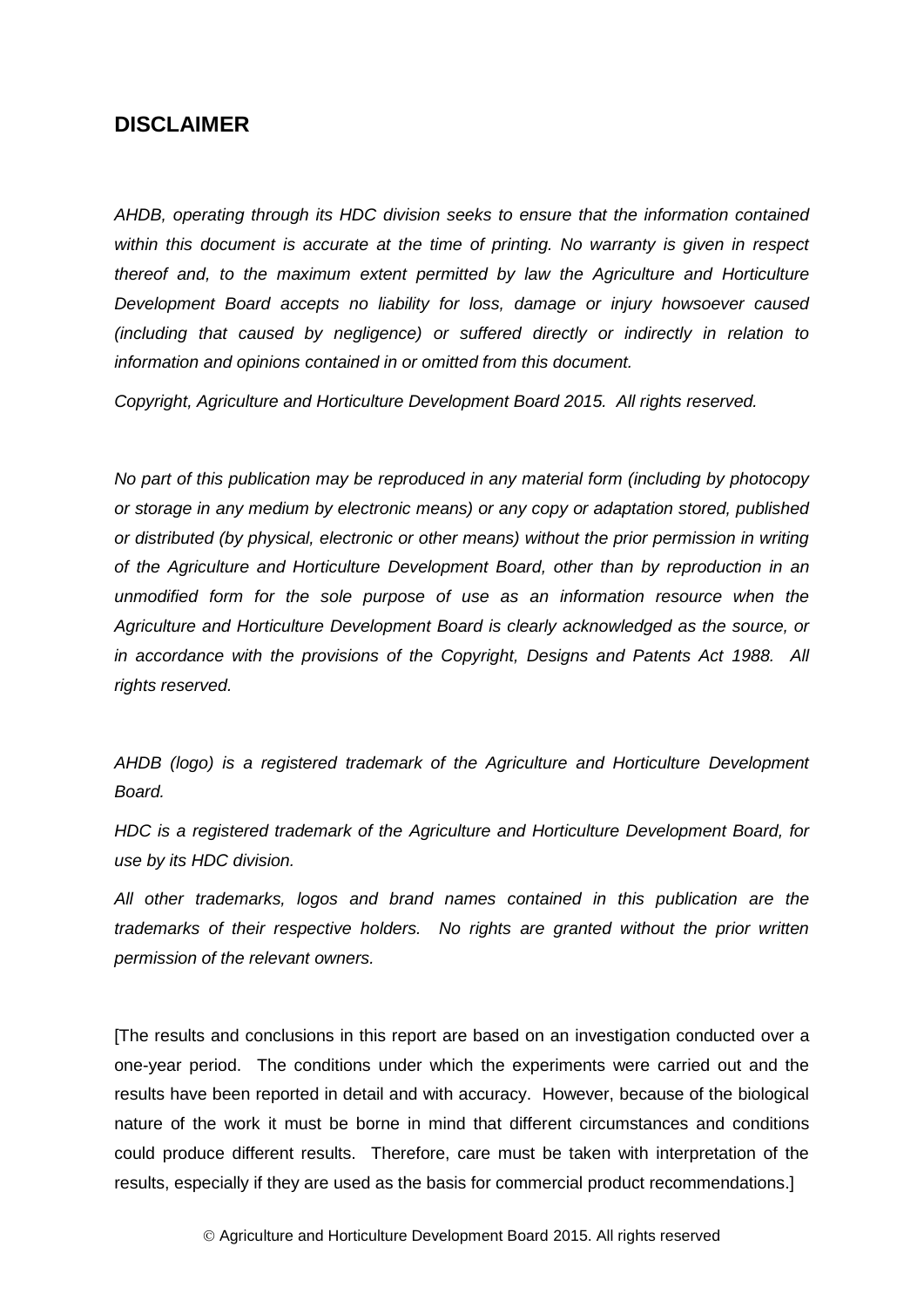# *AUTHENTICATION*

We declare that this work was done under our supervision according to the procedures described herein and that the report represents a true and accurate record of the results obtained.

| Chantelle Jay                 |  |
|-------------------------------|--|
| Research Leader               |  |
| <b>East Malling Research</b>  |  |
|                               |  |
|                               |  |
| <b>Michelle Fountain</b>      |  |
| Research Leader in Entomology |  |
| <b>East Malling Research</b>  |  |
|                               |  |
|                               |  |
| <b>Report authorised by:</b>  |  |
| Jerry Cross                   |  |
| Programme leader of PPESCM    |  |
| <b>East Malling Research</b>  |  |
|                               |  |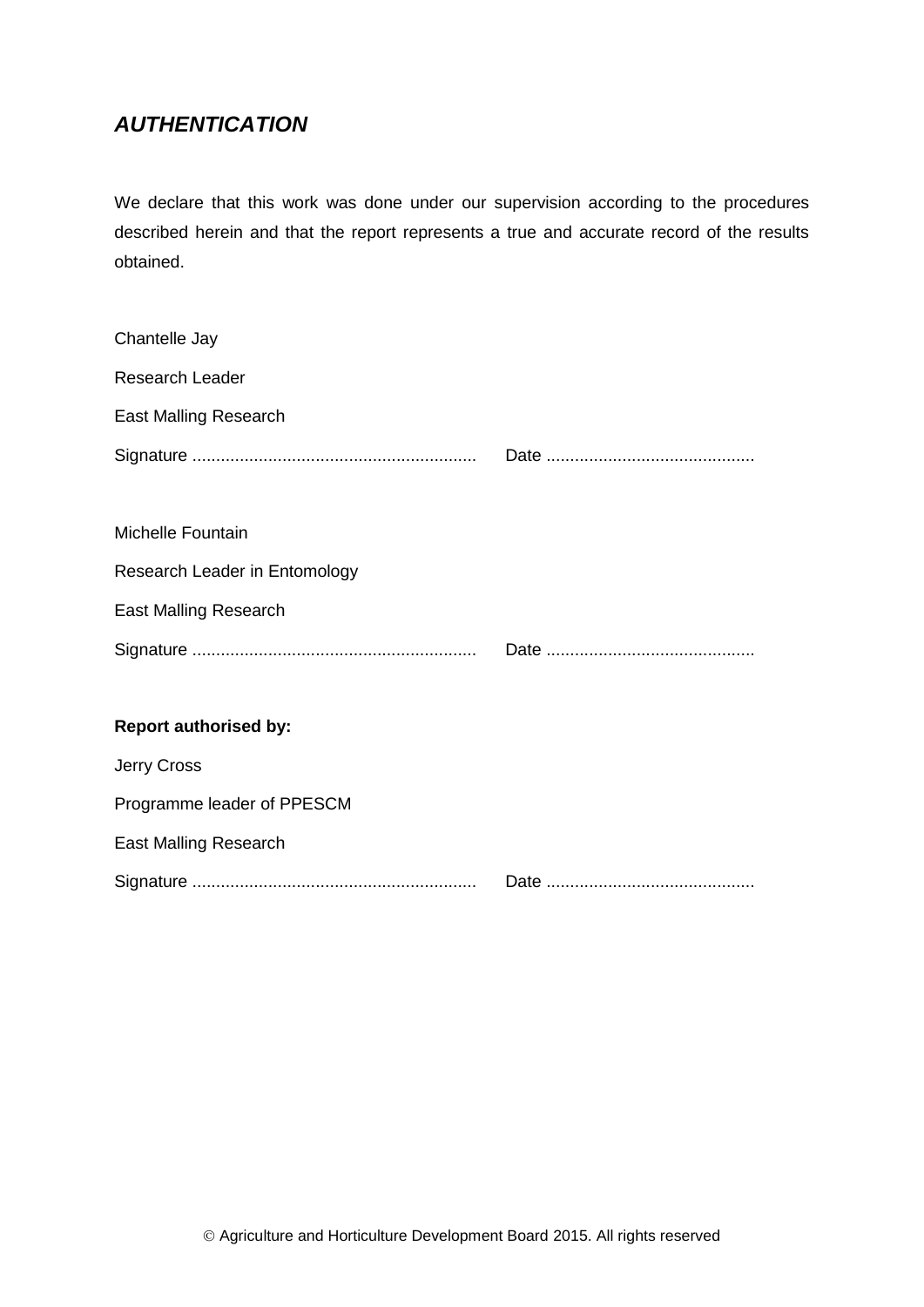# **CONTENTS**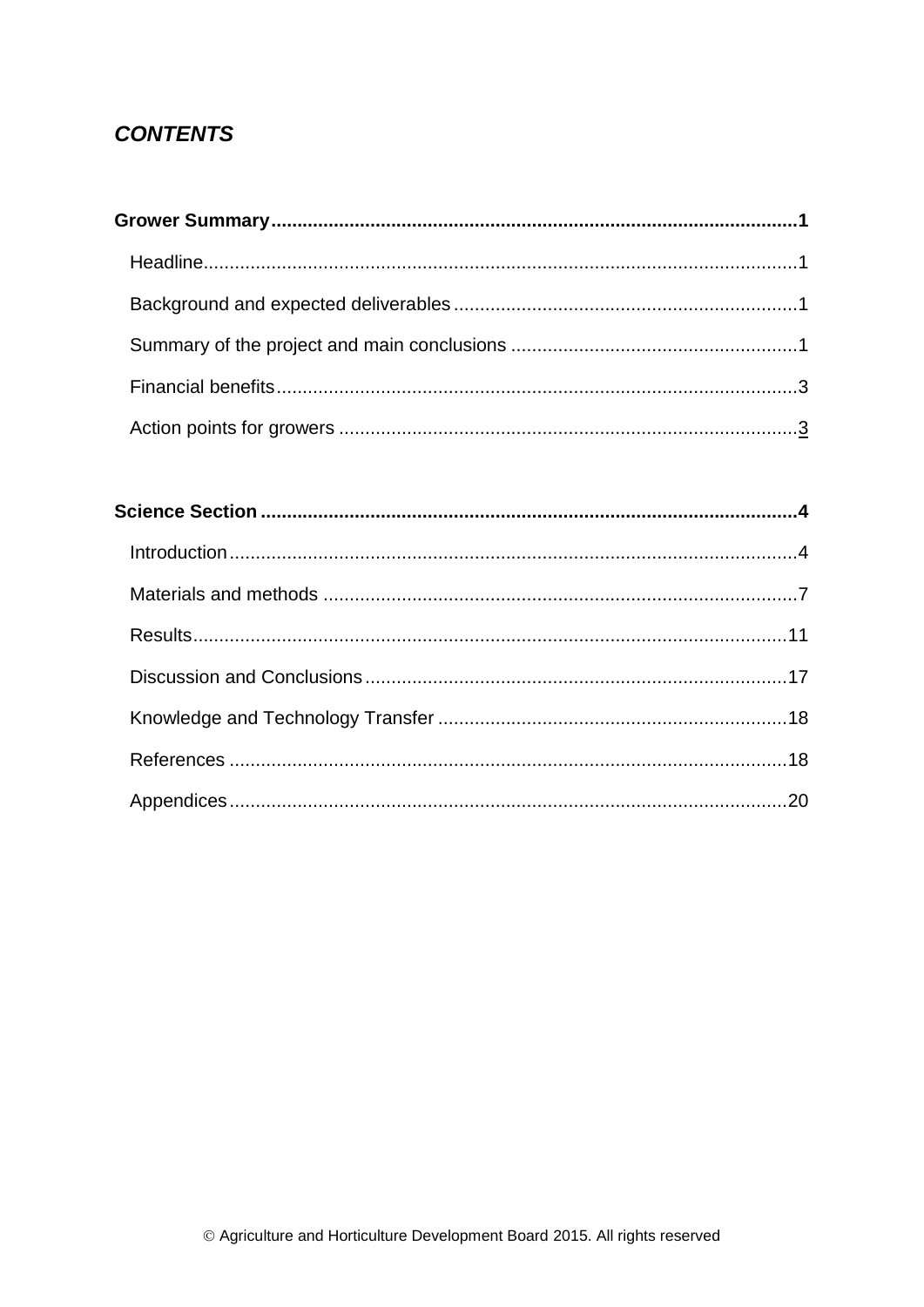# <span id="page-4-0"></span>*GROWER SUMMARY*

# <span id="page-4-1"></span>**Headline**

 *Neoseiulus cucumeris* and *Amblyseius barkeri* have potential as effective treatments for control of tarsonemid mite infestations in strawberry*.* 

# <span id="page-4-2"></span>**Background and expected deliverables**

<span id="page-4-3"></span>The strawberry tarsonemid mite, *Phytonemus (Tarsonemus) pallidus ssp. fragariae*, sometimes called the strawberry mite, is a serious pest of strawberry. It feeds mainly on the upper surfaces of the young folded leaves of strawberry, making their surfaces rough and crinkled as they expand. Sometimes the leaves turn brown and die and the whole plant usually becomes stunted. Mites also feed in the flowers and fruits seriously affecting yield and quality.

There has been a significant increase in the frequency and severity of attacks in UK strawberry production in the last few years. The problem was particularly severe in 2010 and 2011, and continues to be a problem in some crops. Strawberry tarsonemid mite is difficult to control as most acaricides are contact acting with no or, at best, limited translaminar activity. The mites are readily controlled when directly intercepted by an acaricide, but penetration into the young folded leaves where the tarsonemid mites live and breed is limited, spray penetration being the chief factor limiting efficacy. Furthermore, strawberry leaves are waxy and covered in hairs, and many products are not specifically formulated for the crop and have insufficient wetting properties.

The overall aim of this project was to identify effective predatory mites for prevention and control of strawberry tarsonemid mite in polytunnel and glasshouse crops and to improve application timing and treatment methods.

## **Summary of the project and main conclusions**

<span id="page-4-4"></span>In 2012, six predatory phytoseiid mite species were evaluated for their effectiveness at controlling strawberry tarsonemid mite at low and high temperatures, for use in polytunnel and glasshouse conditions. Results from the glasshouse trial were hindered by low numbers of tarsonemid mites in the control plots. Significantly less tarsonemid eggs were found in the control plots and those treated with *Neoseiulus californicus,* compared to those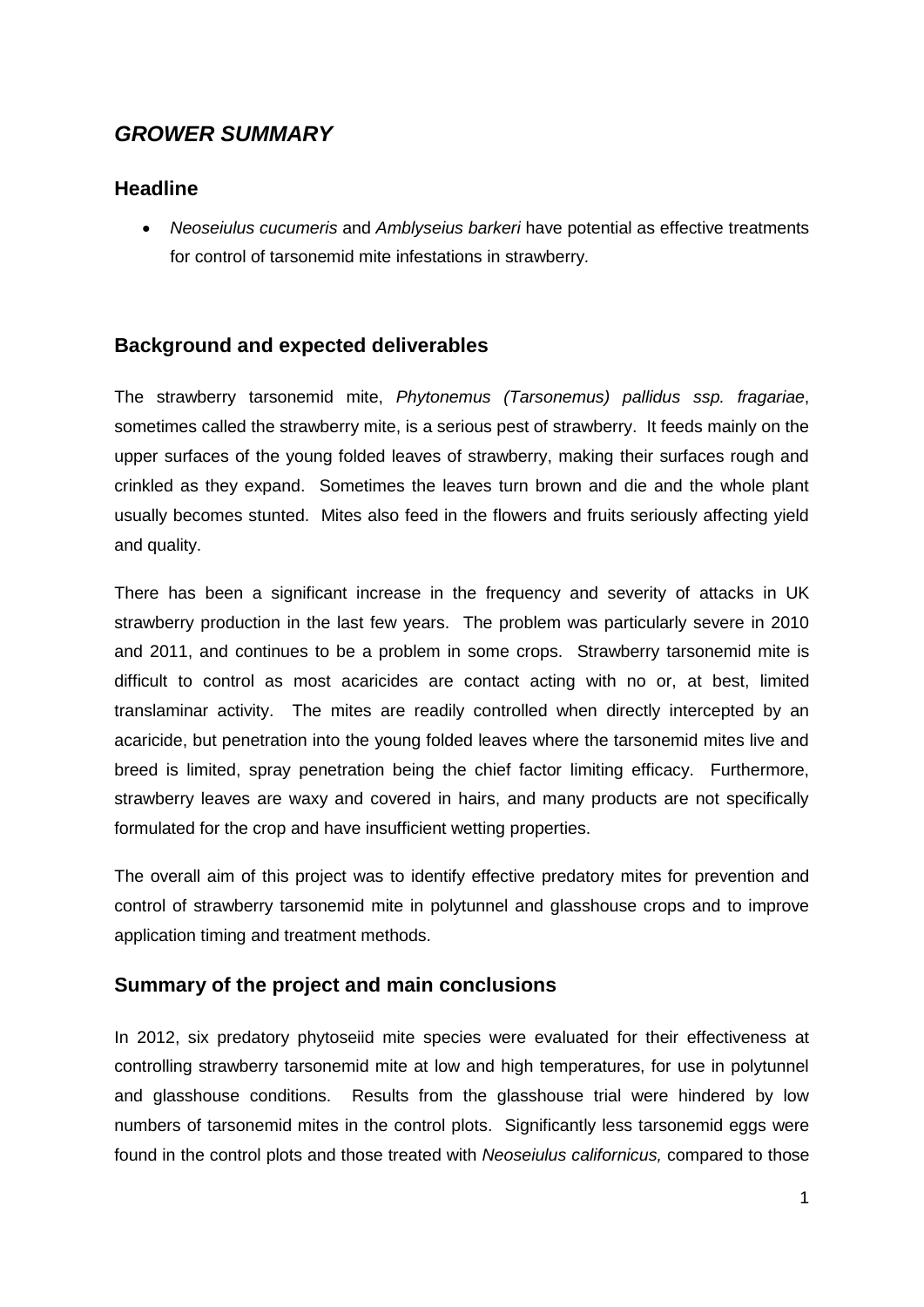treated with *Amblyseius swirskii* or *A. montdorensis*. However, more predatory mites were found on the plants treated with *A. swirskii* and *A. montdorensis* compared to *N. californicus* and the untreated control. A summer polytunnel experiment gave more promising results with fewer tarsonemid mites in the cages treated with *A. barkeri* or *N. cucumeris* compared to *A. andersoni* or the untreated control.

The polytunnel trial in 2013 consisted of 7 treatments. *A. barkeri* and *N. cucumeris* were tested as preventative and curative controls for strawberry tarsonemid mite (curative controls were applied as one or two releases). Predatory mites were found in the plots before the treatments had been applied. Both species of predatory mite (*A. barkeri, N. cucumeris*) appeared to suppress introductions of tarsonemid mites made post predatory mite release. Numbers of tarsonemid mites in the untreated control plots remained constant even though *A. barkeri*, *N. cucumeris* and *N. californicus* were recovered from these plots in substantial numbers. One or two releases of either *A. barkeri* or *N. cucumeris* reduced numbers of tarsonemid mites in the plots. In 2013 higher numbers of *A. barkeri* were recovered from all treatment plots compared to *N. californicus* and *N. cucumeris*. This may be due to the fact that the same site was used, with the possibility of overwintering of the *A. barkeri* from the 2012 experiment.

In 2014, the experiment was, again, in a polytunnel, on strawberry plants in grow bags. *A. barkeri* and *N. cucumeris* were applied as preventative and curative treatments, with a single inoculation being used. As with the 2013 experiment, predatory mites were found in plots ahead of inoculation. In the 2014 trial there were few significant differences between the treatments of predatory mites and the untreated controls. The numbers of tarsonemid motiles were generally low in the preventative experiment. Establishment of both species of predatory mites was seen with a significant increase in eggs of predatory mites over time in the curative experiment (although numbers were low). There was also a significant increase in predatory mites over time in the preventative experiment and significantly more mites where released.

The overall results from the project show that in the glasshouse experiment, less tarsonemid eggs were found where *N. californicus* was introduced (*N. cucumeris* was not a treatment in the glasshouse experiment). Results from the polytunnel experiments show that *N. cucumeris* remains suitable as a preventative and curative treatment. Similarly, *A. barkeri* also established and suppressed populations of tarsonemid, although this species is not marketed in the UK.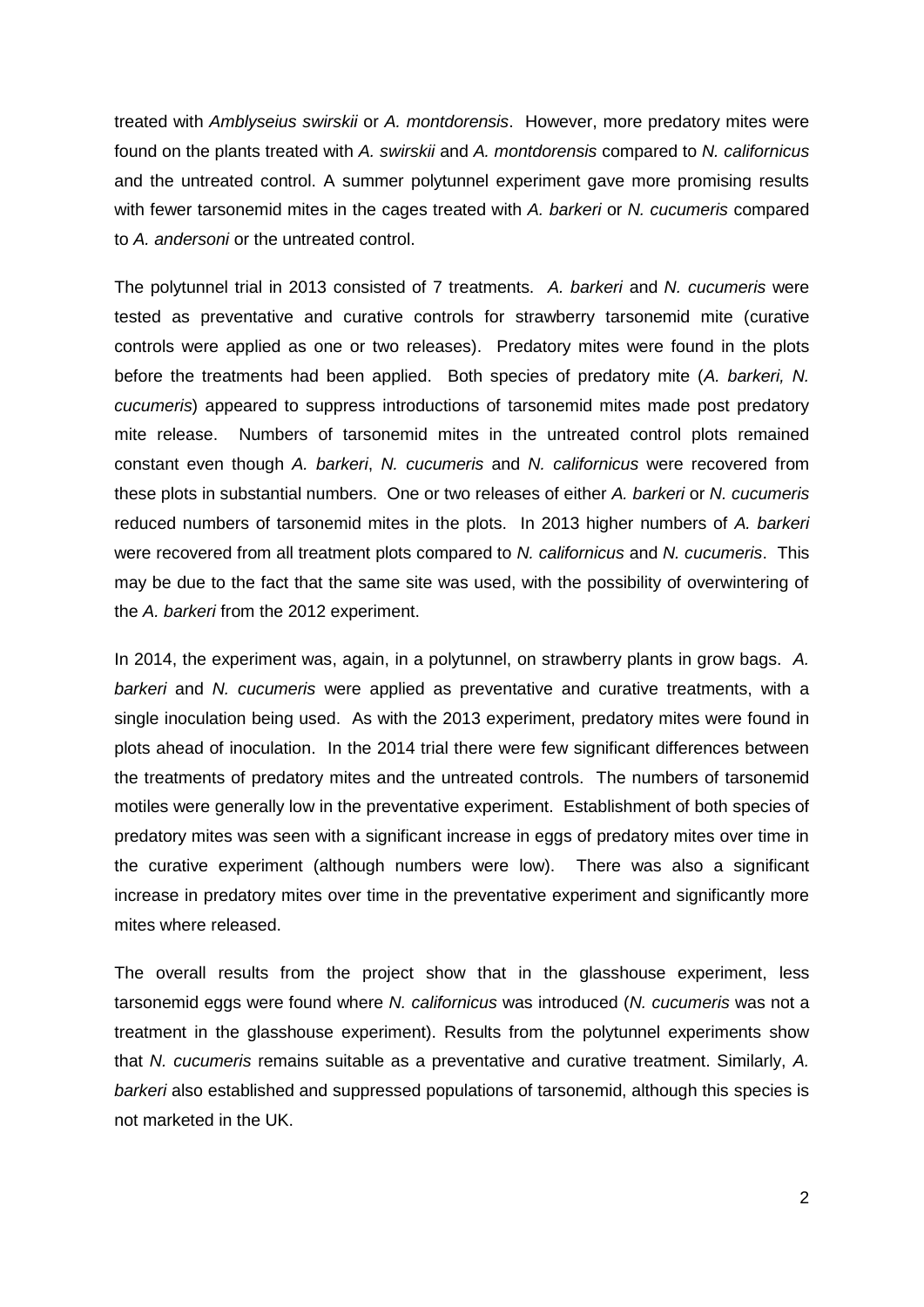A review of the data available on chemical treatment effects on predatory mites in strawberry was completed by Michelle Fountain and Nathan Medds (Syngenta Bioline) in Year 2 which is available on request from HDC.

# **Financial benefits**

Strawberry tarsonemid mite can cause devastating crop losses in highly valuable protected strawberry crops; losses exceeding £10,000 per ha per annum in some instances. New effective predatory mite species and more accurate timing of application of predators with the most effective species for the time of year, will reduce populations of tarsonemid mites in strawberry crops reducing the need for chemical applications.

# **Action points for growers**

- Results from these studies suggest that *N. californicus* is to be recommended as an effective treatment for tarsonemid mites in glasshouse strawberry and *N. cucumeris*  in polytunnel crops. *A. barkeri* also gave control in polytunnel crops, however it is not currently marketed to UK growers.
- Tarsonemid mite control is difficult once populations have established and, therefore, we would recommend that growers apply predatory mites early in the season before tarsonemid mite populations can build up. Topping up with predators on a planned basis may also be required.
- It is also important that sprays directed against tarsonemid mites ensure good coverage to the crown and young folded leaves of the plants. We would recommend using water sensitive papers to test this and consider the incorporation of a wetter with the plant protection product.
- Growers should follow recommendations for predatory mite release times after a plant protection product application.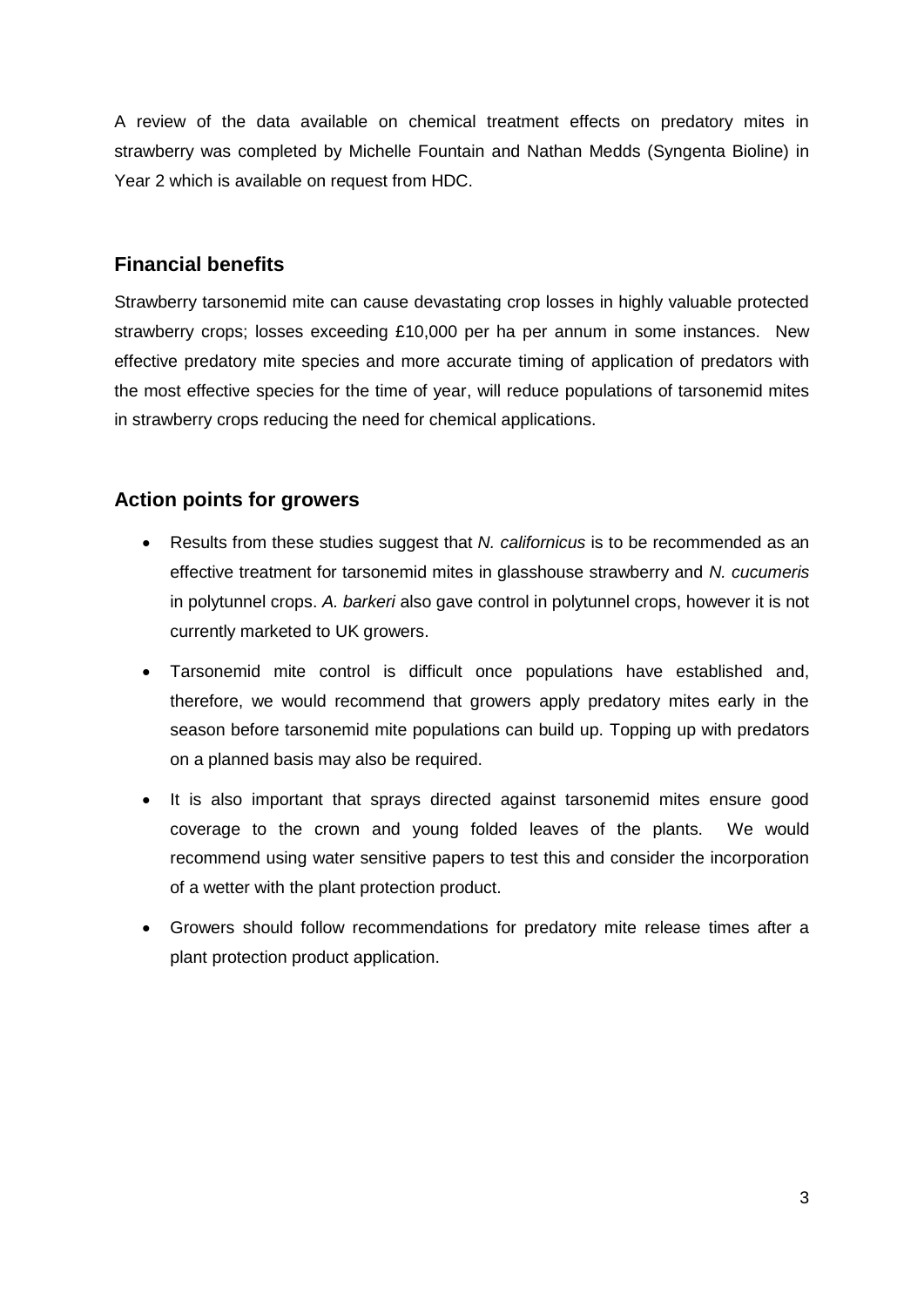# <span id="page-7-0"></span>*SCIENCE SECTION*

### <span id="page-7-1"></span>**Introduction**

### *The pest*

Strawberry tarsonemid mite, *Phytonemus (Tarsonemus) pallidus* ssp. *fragariae* is a serious pest of strawberry. It feeds mainly on the upper surfaces of the young folded leaves of strawberry, along the main vein, making leaf surfaces rough and crinkled as they expand (Cross, 2003) (Appendix 1). Sometimes the leaves turn brown and die and the whole plant usually becomes stunted. Mites also feed in the flowers and fruits seriously affecting yield and quality. Damage is most severe in everbearing varieties and on plants grown under protection. June bearers can also be severely attacked.

Populations build up rapidly in warm conditions, the generation time being nine days at 25 ˚C (Smith and Goldsmith, 1936; Wisemann, 1941; Easterbrook *et al*., 2003). The optimum temperature for development is between 22-28 ˚C (Wisemann, 1941).

Female mites overwinter as adults in the crowns of the plants (Dustan and Matthewman, 1931; Harmsen, 1934; Alford, 1972; Jeppson *et al*., 1975). Oviposition begins at 8 ˚C (Wisemann, 1941) with each female capable of laying 30-40 eggs during her lifetime (Smith and Goldsmith, 1936). In addition, reproduction is facultatively parthenogenetic (Massee, 1928-30).

#### *Increase in attacks*

There has been a significant increase in the frequency and severity of damage in UK strawberry production in the last few years, mostly due to pesticide withdrawals, in particular the withdrawal of methyl bromide fumigation of propagation material and its replacement with the CATT method. The problem was at its worse in 2010-11.

#### *Management in UK fruiting plantations*

Currently, UK growers use a combination of approaches to control the pest (Table 1).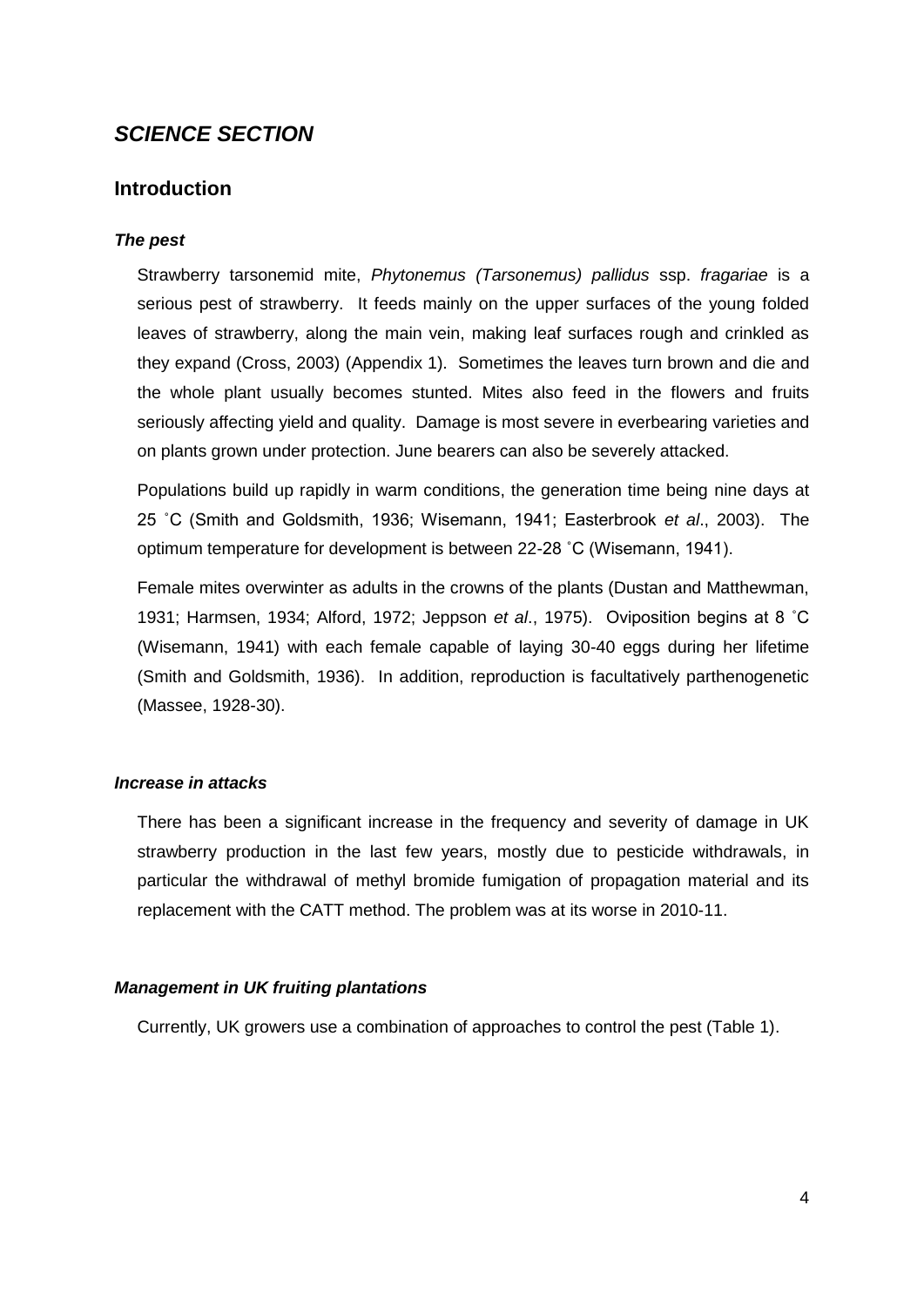### *Difficulty of chemical control*

Currently, the UK approved chemical options for tarsonemid control on outdoor and protected strawberry are abamectin (Dynamec), fenpyroximate (Sequel) and tebufenpyrad (Masai). However, tebufenpyrad (Masai) and abamectin (Dynamec) are only partially effective against *P. pallidus.*

The number of applications of abamectin (Dynamec) and tebufenpyrad (Masai) are limited to three and one, respectively, but applying sprays during flowering and fruiting on everbearers is undesirable.

Most acaricides are contact acting with no, or at best limited, translaminar activity. Lack of penetration into the young folded leaves is the chief factor limiting efficacy. Furthermore, strawberry leaves are waxy and covered in hairs, and many products are not specifically formulated for the crop and have insufficient wetting properties.

Work by EMR in HDC project SF 79 (Fountain *et al*., 2010) clearly demonstrated substantive improvements in the efficacy of abamectin (Dynamec) when admixed with a silicone wetter. Nevertheless a very high degree of efficacy is only likely to be achieved with a systemic acaricide.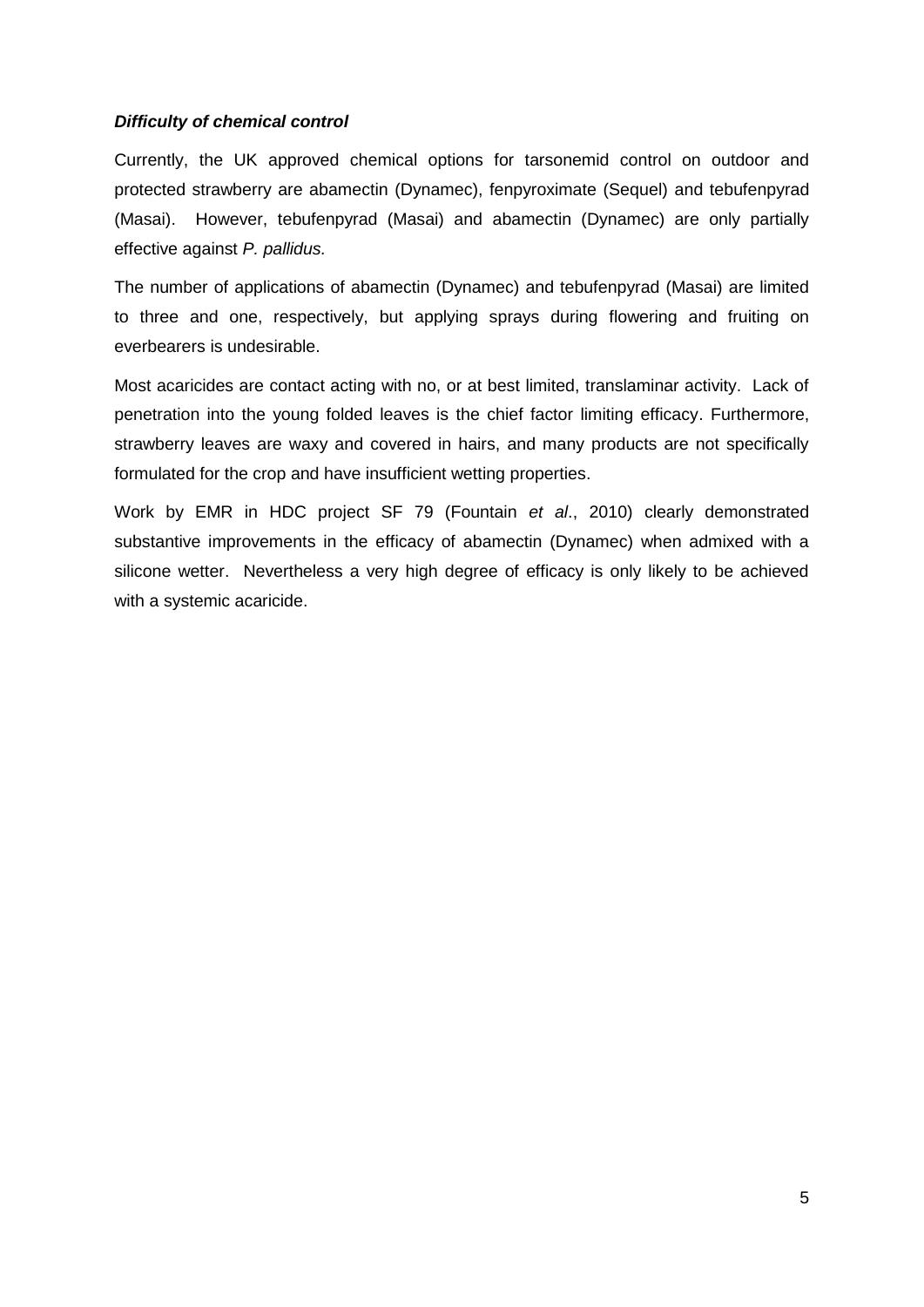|  |  | Table 1. Current approaches to tarsonemid control |  |  |  |
|--|--|---------------------------------------------------|--|--|--|
|--|--|---------------------------------------------------|--|--|--|

| <b>Control/Prevention</b>                                                                  | <b>Problem</b>                                |  |  |  |
|--------------------------------------------------------------------------------------------|-----------------------------------------------|--|--|--|
| Source clean certified planting material                                                   | Sometimes low levels of infestation present   |  |  |  |
| Inspect plantations frequently in spring and As % of infested plants rises, destruction of |                                               |  |  |  |
| early summer for signs of damage and plants and loss of yield becomes costly and           |                                               |  |  |  |
| destroy infested plants                                                                    | uneconomic                                    |  |  |  |
| Apply predatory mites                                                                      | Only partially effective because mites are    |  |  |  |
|                                                                                            | not suitable for all conditions, and timings, |  |  |  |
|                                                                                            | and application rates need to be planned      |  |  |  |
|                                                                                            | and optimised                                 |  |  |  |
| Spray abamectin (Dynamec) or tebufenpyrad                                                  | Partial control, delaying the spread of       |  |  |  |
| (Masai) when damaging infestations start to infestation and damage (see below)             |                                               |  |  |  |
| develop.                                                                                   |                                               |  |  |  |

### *Predatory mites tested*

The introduction of predatory mites on strawberry is a recommended practice for control of tarsonemid and other pests in strawberry. Early research in the US identified *Typhlodromus* sp. as a controlling predatory mite of tarsonemids on strawberry (Huffaker and Spitzer, 1951; Huffaker and Kennet, 1953). Today, *Neoseiulus cucumeris* is used most commonly for biocontrol of strawberry tarsonemid mite in the UK, but other species were tested in this project to determine if they are more efficacious and cost effective.

Biological control, although effective, if it is applied when population levels are low to moderate (Croft *et al*., 1998), is slow acting and does not eliminate the pest on whole plants. This is probably because the position of *P. pallidus* in the fold of young strawberry leaves (Easterbrook *et al*., 2001; 2003; Fitzgerald *et al*., 2007; 2008) means that natural enemies need to spend time searching and populations need to build. Larger predators such as anthocorids and *Orius* sp. are not effective because they cannot access the pest.

Repeated and increasing introductions of predatory mites may need to be made until the predator has established (Petrova *et al*., 2002). The most effective species may be temperature dependant, e.g. *A. andersoni* is active from <8 ˚C and *A. swirskii* from 12 ˚C. This will have implications for applications of use. A more voracious predator may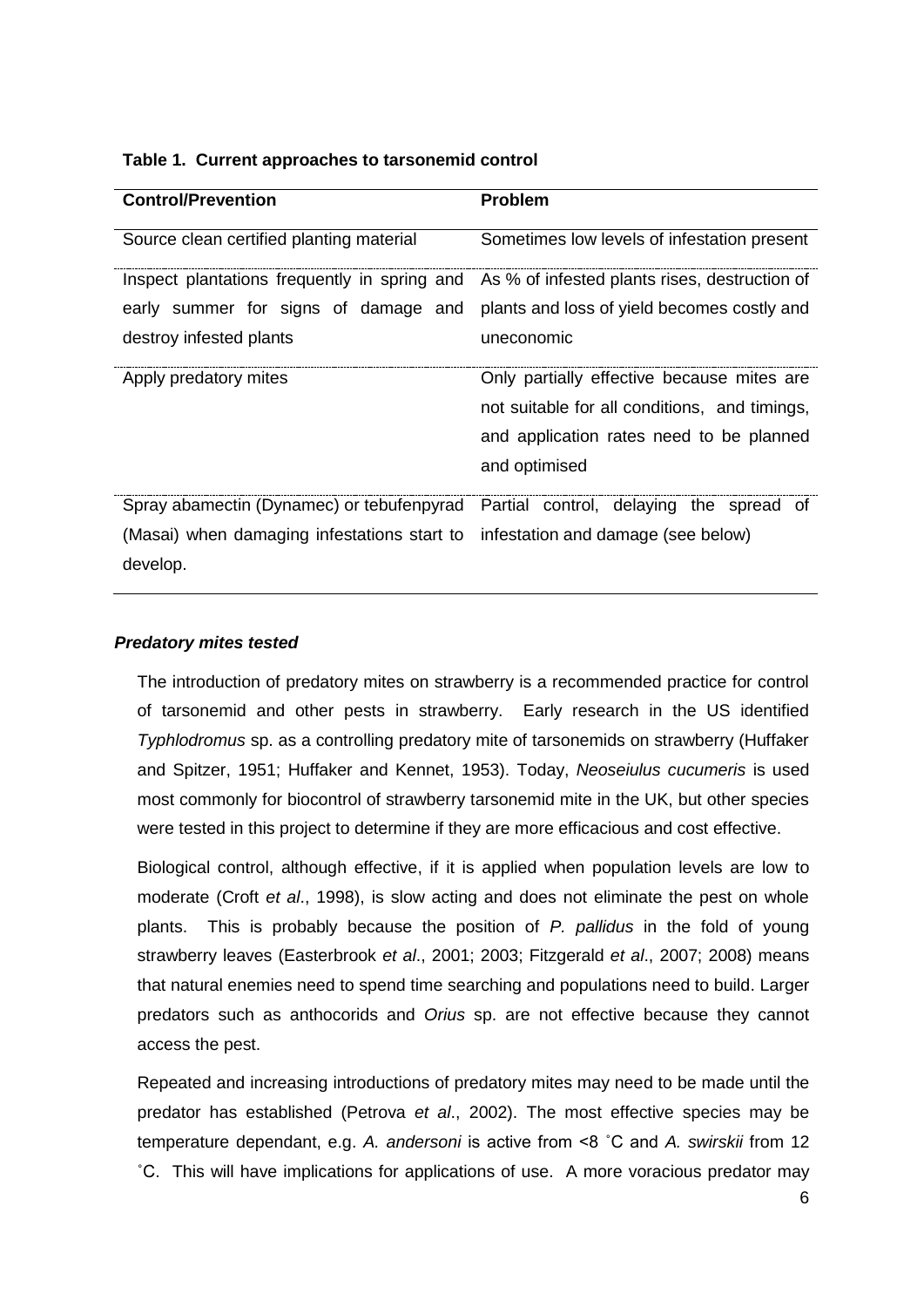be needed if tarsonemid populations peak in high summer. *Neoseiulus barkeri* is sold as a preventative treatment for tarsonemid mites. Some other commercially available species are reported to give some reductions in tarsonemid populations although they are not specifically recommended for control of this pest.

In laboratory tests with US species, predation on *P. pallidus* was highest by *Typhlodromus pyri* > *Neoseiulus fallacies* > *Neoseiulus californicus* > *Amblyseius andersoni* > *Galendromus occidentalis* (Croft *et al*., 1998). Other workers found *N. californicus* and *N. cucumeris* to be more effective than *T. pyri* as predators of *P. pallidus* (Fitzgerald *et al*., 2007). In UK crops *Phytoseiulus persimilis* used to control *Tetranychus urticae* was also found to keep *P. pallidus* in check (Simmonds, 1970).

Earlier experiments at EMR (Fitzgerald *et al*., 2004) showed that *N. californicus* consumed similar numbers of tarsonemids to *N. cucumeris* when they were presented on a leaf arena, but this species was not tested on plants. However, it was found on the old rather than folded leaves (Fitzgerald et al., 2008). Currently, *N. californicus* may only be used in UK protected crops that are sealed throughout their life. However this species now overwinters outside and natural populations now occur in outdoor crops in the UK and efforts are being made to register the mite for use outdoors.

Increasingly *Amblyseius swirskii* and *Amblyseius montdorensis* are being used to control a suite of pests in protected crops. *A. swirskii* has been shown to give good control of broad mite on Azalea (Gobin *et al*., 2011) and *Tarsonemus violae* on gerbera (Pijnakker and Leman, 2011).

#### *The way forward*

- The potential to exploit new species of predatory mite for the control of tarsonemid mite in strawberry needs to be explored;
- In addition, the timing and methods of application are very important for the predator to be able to work effectively.

### <span id="page-10-0"></span>**Objectives**

The overall aim of the project was to identify effective predatory mites for prevention and control of strawberry tarsonemid mite in outdoor and glasshouse crops and improve application timing and treatment methods.

In 2014 the most effective species of predatory mite for tarsonemid control in polytunnels,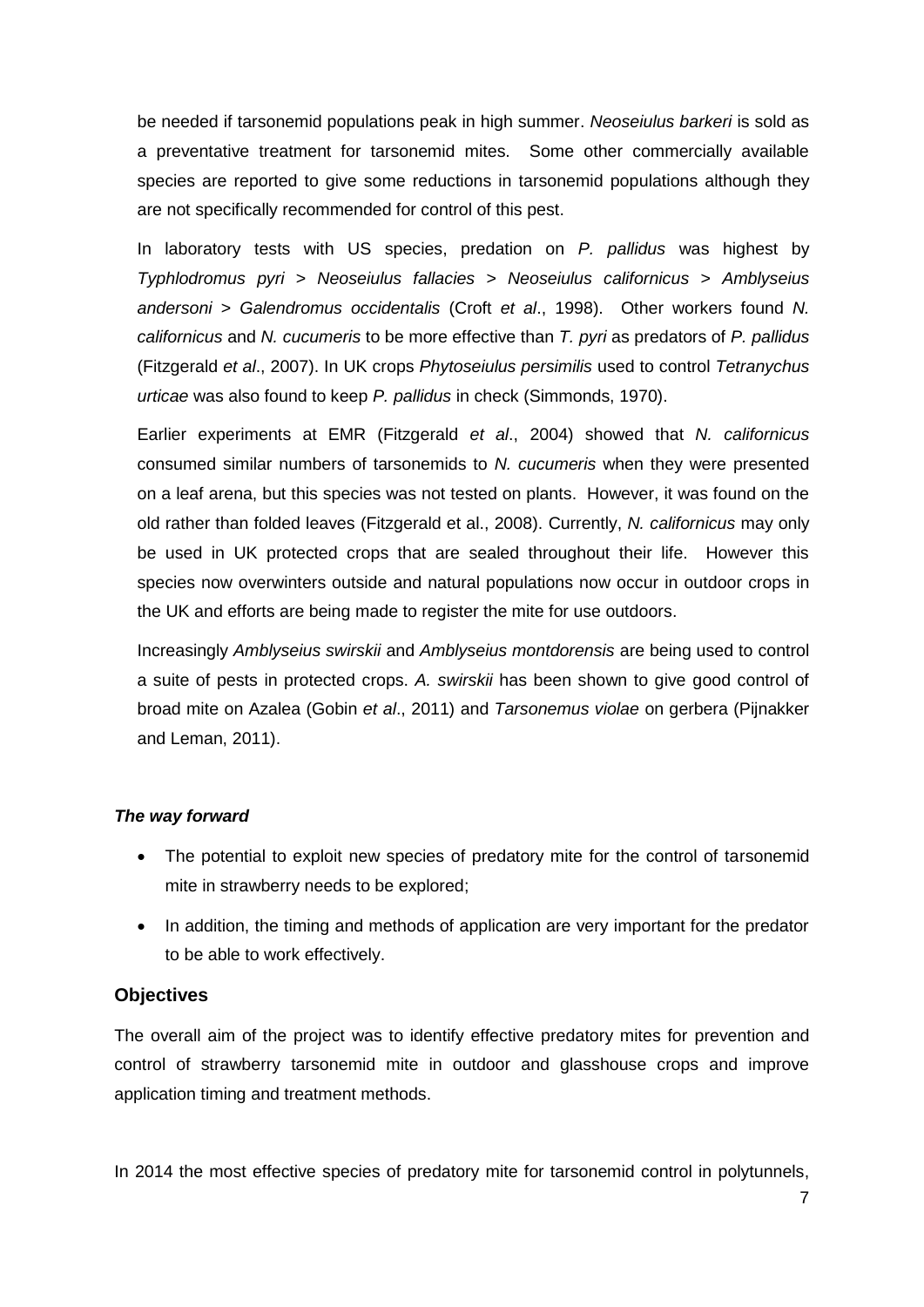as found from the previous experiments, were tested at different rates of release as either curative or preventative methods of control.

### **Materials and methods**

### <span id="page-11-0"></span>*Site and site manager*

The experiment was done in two dedicated polytunnels in plot WF221 at Rocks Farm, East Malling Research, Kent ME19 6BJ. The site was managed by Graham Caspell, Farm Manager.

### *Treatments*

In a replicated field trial *Amblyseius barkeri* and *Neoseiulus cucumeris* were tested in polytunnel conditions (Table 2).

| <b>Species</b>                 | Commercially<br>available             | <b>Native</b><br>to UK | Use        | <b>Notes</b>                                                                   |
|--------------------------------|---------------------------------------|------------------------|------------|--------------------------------------------------------------------------------|
| Amblyseius<br>barkeri          | Yes                                   | Yes                    | Polytunnel | Small species may be able to<br>folded<br>leaf<br>enter<br>more<br>effectively |
| <b>Neoseiulus</b><br>cucumeris | Yes, limited<br>supplies in<br>the UK | Yes                    | Polytunnel | Commercial standard                                                            |

Table 2. Two species of predatory mite were tested for efficacy for control of tarsonemid mite in strawberry in 2014

Treatments were applied either preventatively (plants inoculated with tarsonemid mites after addition of predatory mites) or curatively (plants inoculated with predatory mites which were already infested with tarsonemid mites).

Tarsonemids were introduced in two stages:

- Stage 1 of the tarsonemid inoculations were introductions for the early curative treatments on 27 June, 18 July and 25 July. Following establishment of tarsonemids, predatory mites were introduced to all of the plots on 31 July;
- Stage 2 of the tarsonemid inoculations were for the late tarsonemid inoculations for the preventative treatments on 4, 8 and 14 August.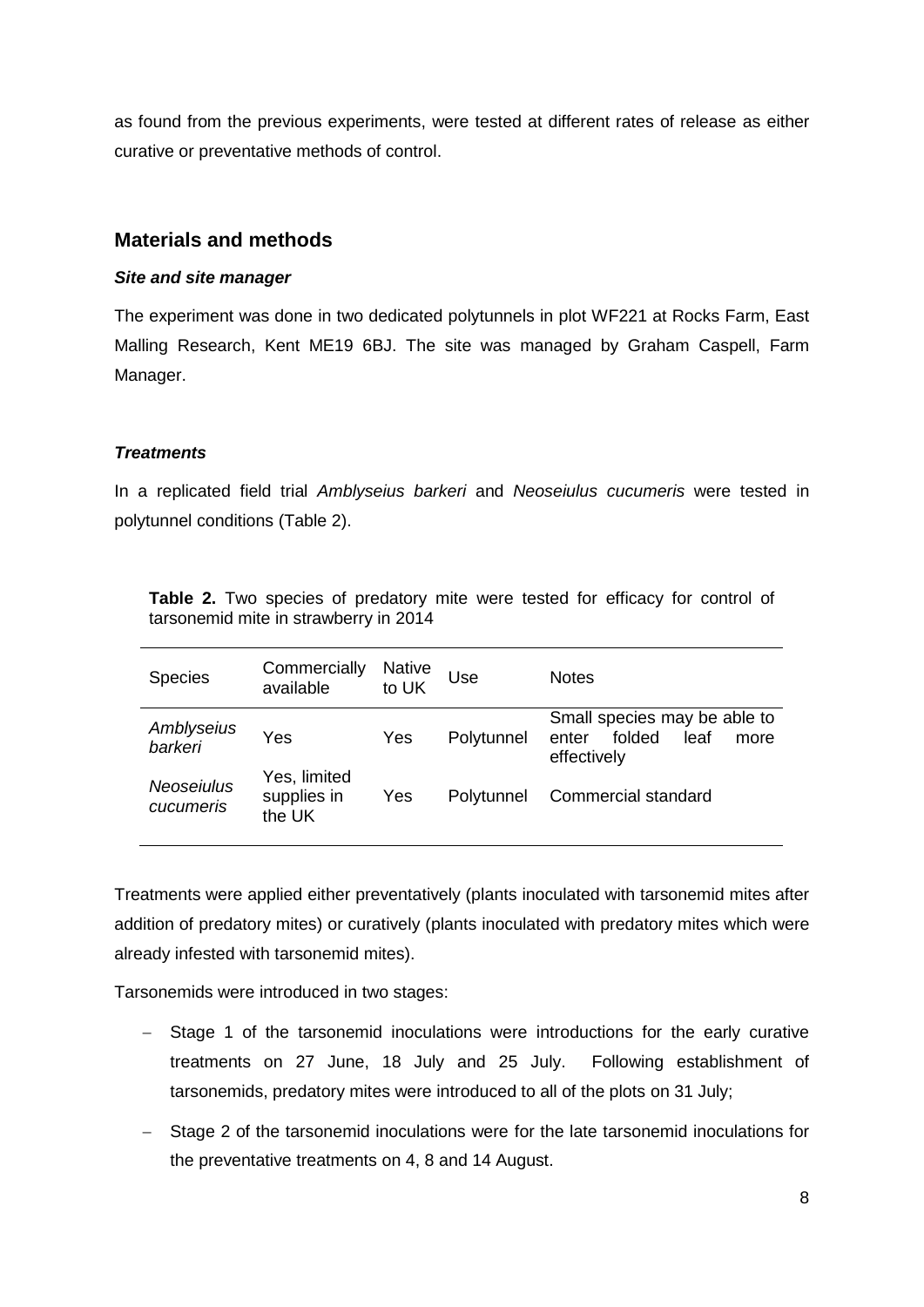The preventative treatments (Table 3) were applied before tarsonemid mite infestation.

| Treatment     | Colour code  | <b>Species</b>    | Timing of<br>tarsonemid<br>inoculation | Application rate<br>(predatory mites)<br>per $0.4$ m <sup>2</sup> grow bag |
|---------------|--------------|-------------------|----------------------------------------|----------------------------------------------------------------------------|
|               |              |                   |                                        |                                                                            |
| 1 Curative    | Red          | A. barkeri        | Early                                  | 200                                                                        |
| 2Curative     | <b>Blue</b>  | N. cucumeris      | Early                                  | 200                                                                        |
| 3Curative     | Yellow       | Untreated control | Early                                  |                                                                            |
| 1Preventative | <b>Black</b> | A. barkeri        | Late                                   | 10                                                                         |
| 2Preventative | Green        | N. cucumeris      | Late                                   | 10                                                                         |
| 3Preventative | White        | Untreated control | Late                                   |                                                                            |

**Table 3.** Application programme of predatory mites to strawberry plants to protect against or control tarsonemid mites, both treatments had 1 predatory mite application

### *Experimental design and statistical analyses*

The experiment was set up as a randomised split plot block design with five replicates of six treatments (Table 3). There were two mite species *A. barkeri,* and *N. cucumeris*, plus an untreated control. The two polytunnels (Appendix. 1) housed cv. Flamenco strawberry plants in 1 m x 0.4 m peat grow bags (10 plants per bag). Each treated sub-plot was two growbags. Drip irrigation was provided. The grow bags were placed onto Mypex and were at least 2.5 m apart.

### *Artificial infestation*

Infested plants were obtained from a field source (kindly provided by Steve Greenaway). Young leaves from these plants were inspected under the microscope and any predators were removed prior to introduction. A folded leaf from the infested plants was placed between the trifoliate emerging leaves in the crown of each plant in all of the grow bags, initially for the early introductions, then for the late introductions. Regular monitoring and a pre-treatment assessment of tarsonemid infestation were done to determine the initial infestation level to experimental blocks.

### *Treatment application*

Syngenta Bioline recommends 20 mites per  $m<sup>2</sup>$  for preventative treatments with predatory mites. Peat bags are approximately 1 m x 0.4 m in area = 0.4 m<sup>2</sup>. Hence, 10 mites per bag for preventative treatments were used.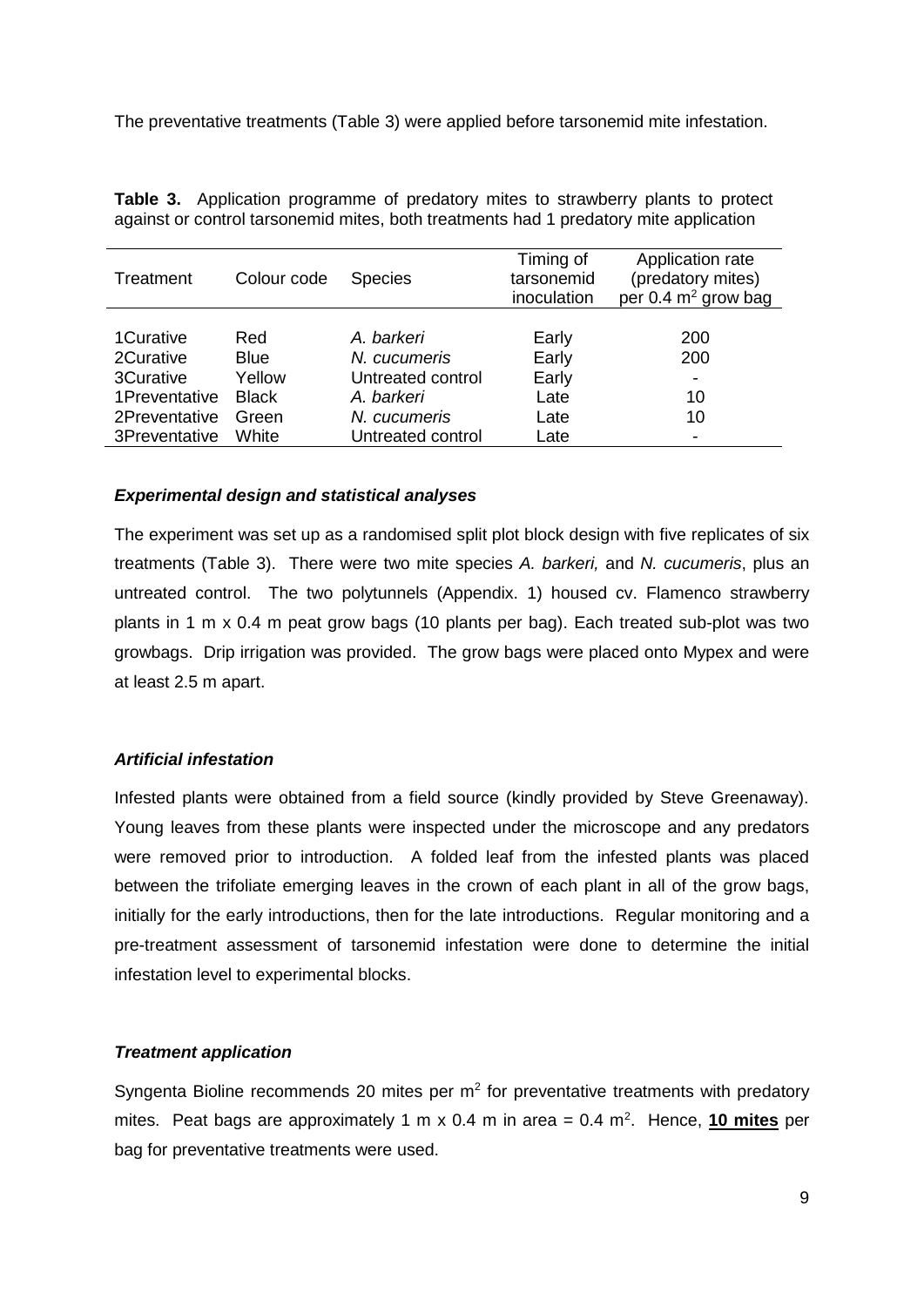For the curative treatments a rate of 400 mites per m<sup>2</sup> was needed. Hence, **200 mites** per bag were used.

*N. cucumeris* were kindly supplied by Syngenta Bioline (Holland Road, Clacton on Sea, UK), *A. barkeri* were kindly supplied by Biotus (Finland). The numbers of mites per ml of carrier were counted under a binocular microscope to determine the volume of product to apply per bag. At least five replicates were counted at each of three levels within each product container. Eppendorf tubes were used to distribute the required volume of product accurately.

### *Husbandry*

At planting and subsequently for the duration of the experiment, the plants were deblossomed, to ensure strong vegetative growth. Each grow bag was provided with dripper irrigation, with feeding as necessary, to ensure vigorous growth.

#### *Assessments*

Tarsonemid and phytoseiid mites were counted on samples of young folded leaves (five leaves per plot). Three assessments on 7, 13 and 27 August were done. Leaves were transferred in labelled polythene bags to the laboratory and mites counted under a bionocular microscope. Any additional species of alternative prey were identified and counted e.g. *Tetranychus urticae,* thrips etc. where possible.

Samples of predatory mites collected during the assessments were mounted onto microscope slides and identified to species to confirm the correct species were present on the plants.

#### *Statistical analyses*

Experiments were analysed using ANOVA using the Genstat® 13 statistical package. Following initial analysis, it was found to be more appropriate to analyse the preventative and curative treatments as two separate experiments with a randomised block design. Data was square-root transformed and pre-treatment values were used as a co-variate. Analyses were checked by the EMR biometrician Dr Phil Brain.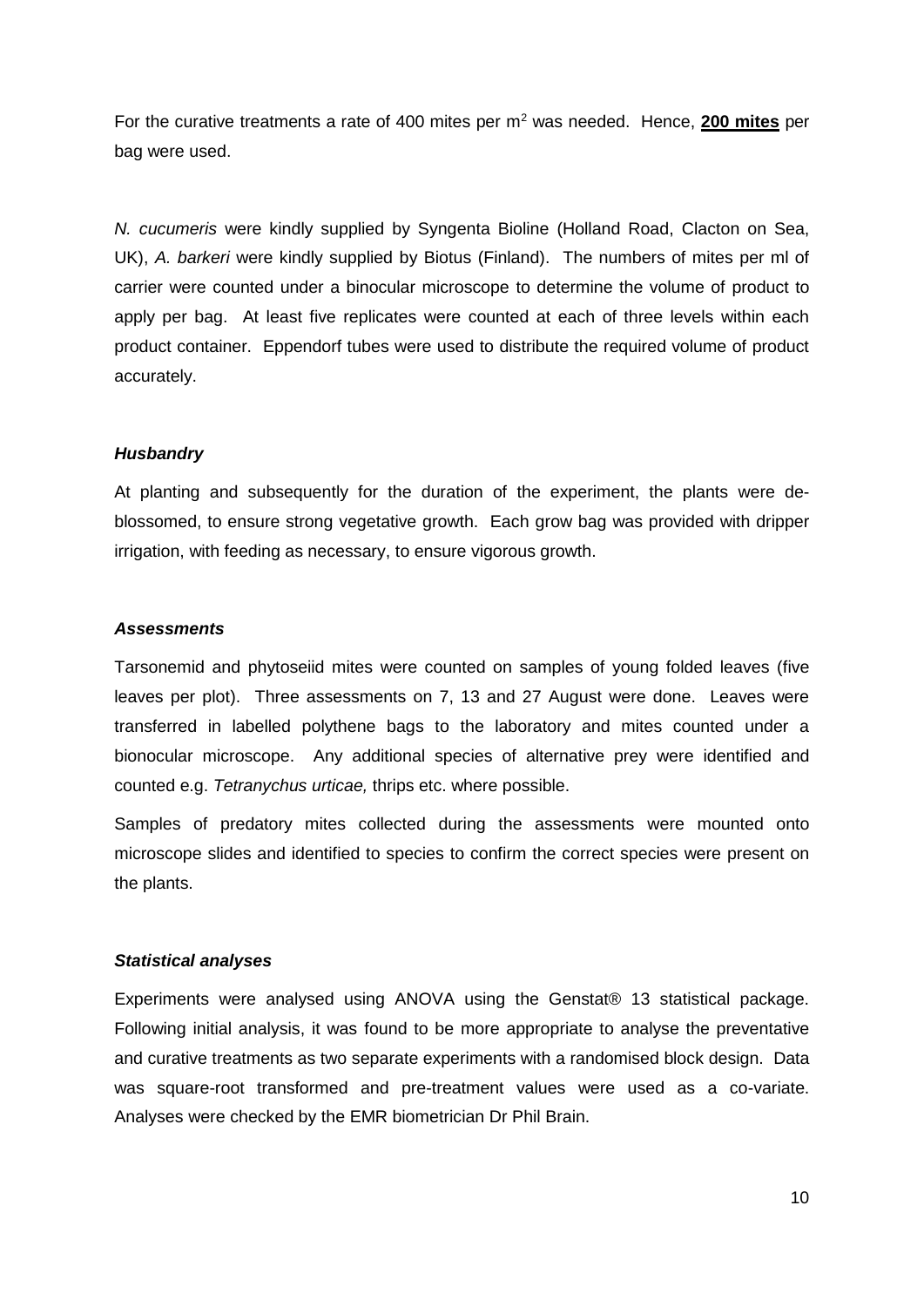# **Results**

The mean numbers of predatory mites per plot were low (Tables 4-7). However there was a significant increase in predatory mite eggs over time in the curative experiment (Table 4), mean SQRT numbers per plot were 0.09, 0.12 and 0.47 on 7, 13 and 27 August respectively ( $p = 0.048$ , s.e.d = 0.142, l.s.d = 0.325, d.f. = 14.8). There was also a significant increase in predatory mites over time in the preventative experiment and significantly more mites where they were released (Table 5). Predatory mites were found at each assessment date, including the pre-treatment. Nearly all mites were either *A. barkeri* or *N. cucumeris*, and both of these species were present prior to introduction of the treatments. Numbers of predatory mites were generally low with a maximum of five *N. cucumeris* found per five folded leaves, with a mean of 0 to 2 *N. cucumeris* and/or *A. barkeri* per five folded leaves. *N. cucumeris* may have been present on the bare-rooted plants at planting.

<span id="page-14-0"></span>There were no significant differences between treatments in either the preventative or curative experiments (Tables 6 and 7), but there were fewer tarsonemid motiles in the curative experiment (Table 6).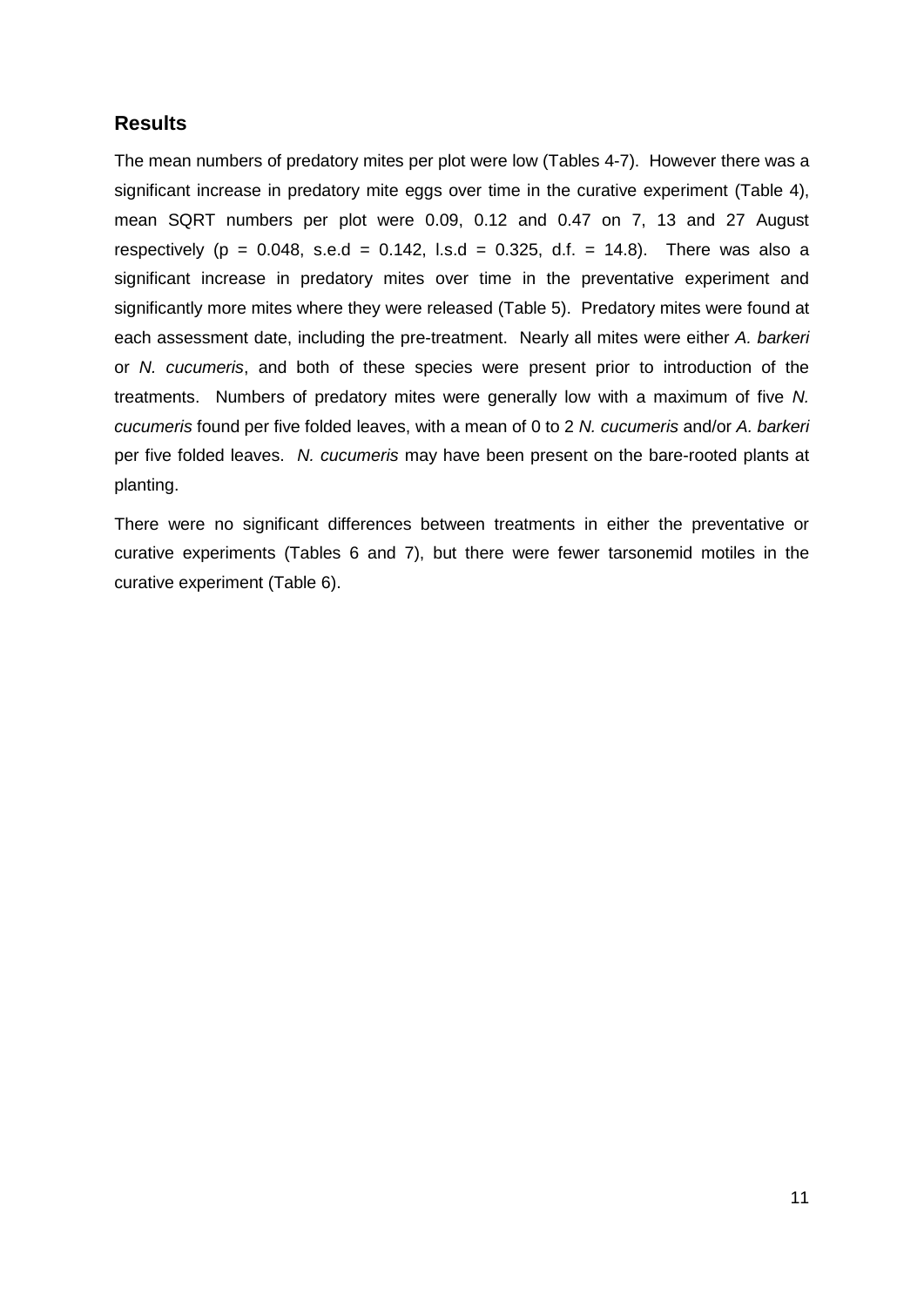|                                                      | Backtransformed means of |                           |            | Backtransformed means of  |                              |            |
|------------------------------------------------------|--------------------------|---------------------------|------------|---------------------------|------------------------------|------------|
|                                                      | Phytoseiid egg numbers   |                           |            | Phytoseiid motile numbers |                              |            |
| Treatment                                            | 7 Aug 14                 | 13 Aug 14                 | 27 Aug 14  | 7 Aug 14                  | 13 Aug 14                    | 27 Aug 14  |
| Control                                              | 0.00                     | 0.01                      | 0.14       | 0.18                      | 0.28                         | 0.28       |
| A. barkeri                                           | 0.01                     | 0.03                      | 0.11       | 0.26                      | 0.26                         | 0.83       |
| N. cucumeris                                         | 0.03                     | 0.01                      | 0.48       | 0.59                      | 0.62                         | 0.59       |
|                                                      |                          |                           |            |                           |                              |            |
|                                                      |                          | Sqrt means of egg numbers |            |                           | Sqrt means of motile numbers |            |
| Treatment                                            | 7 Aug 14                 | 13 Aug 14                 | 27 Aug 14  | 7 Aug 14                  | 13 Aug 14                    | 27 Aug 14  |
| Control                                              | 0.00                     | 0.09                      | 0.37       | 0.42                      | 0.53                         | 0.53       |
| A. barkeri                                           | 0.09                     | 0.18                      | 0.33       | 0.51                      | 0.51                         | 0.91       |
| N. cucumeris                                         | 0.18                     | 0.09                      | 0.69       | 0.77                      | 0.79                         | 0.77       |
|                                                      |                          |                           |            |                           |                              |            |
| Analysis on transformed data                         |                          |                           |            |                           |                              |            |
|                                                      | Trt                      | Date                      | Trt x Date | <b>Trt</b>                | Date                         | Trt x Date |
| Rep                                                  | 15                       | 15                        | 5          | 15                        | 15                           | 5          |
| F pr                                                 | 0.228                    | 0.048                     | 0.682      | 0.393                     | 0.366                        | 0.575      |
| s.e.d.*                                              | 0.091                    | 0.142                     | 0.220      | 0.196                     | 0.127                        | 0.263      |
| l.s.d.                                               | 0.210                    | 0.325                     | 0.495      | 0.464                     | 0.268                        | 0.559      |
| d.f.                                                 | 8                        | 14.80                     | 19.96      | $\overline{7}$            | 21.31                        | 19.87      |
| * Except when comparing means with same level of trt |                          |                           |            |                           |                              |            |
| s.e.d.                                               | 0.254                    |                           |            | 0.221                     |                              |            |
| I.s.d.                                               | 0.562                    |                           |            | 0.468                     |                              |            |
| d.f.                                                 | 14.80                    |                           |            | 21.31                     |                              |            |

**Table 4.** Mean (adjusted for covariate) numbers of phytoseiid mite eggs and motiles per five leaves in the curative treatments

Cells with filled colour indicate a significant effect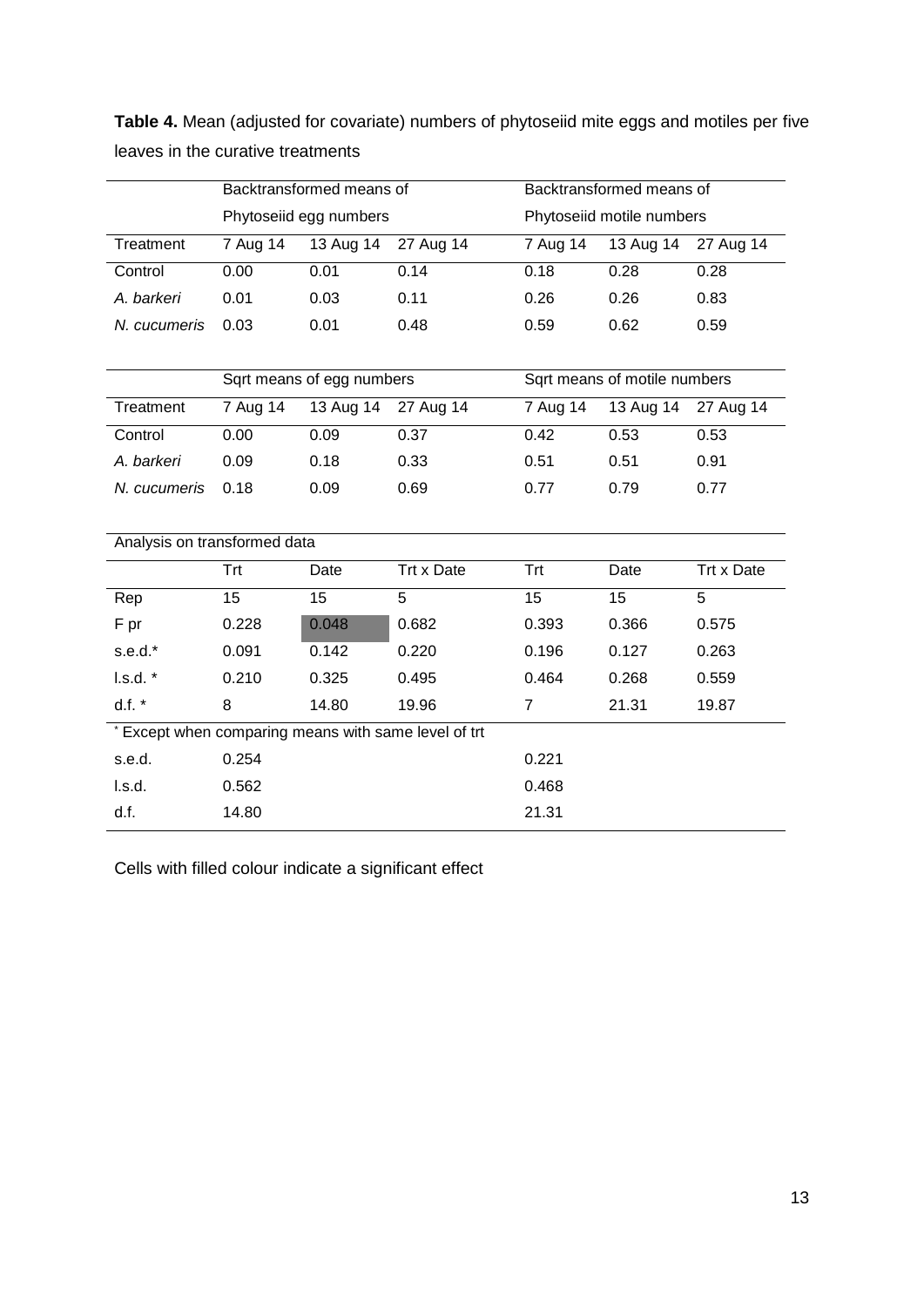|                              | Backtransformed<br>of<br>means<br>egg |                           |                                                      | Backtransformed means of motile |                              |            |
|------------------------------|---------------------------------------|---------------------------|------------------------------------------------------|---------------------------------|------------------------------|------------|
|                              | numbers                               |                           |                                                      | numbers                         |                              |            |
| Treatment                    | 7 Aug 14                              | 13 Aug 14                 | 27 Aug 14                                            | 7 Aug 14                        | 13 Aug 14                    | 27 Aug 14  |
| Control                      | 0.00                                  | 0.01                      | 0.16                                                 | 0.00                            | 0.02                         | 0.35       |
| A. barkeri                   | 0.00                                  | 0.01                      | 0.05                                                 | 0.07                            | 0.35                         | 0.52       |
| N. cucumeris                 | 0.01                                  | 0.01                      | 0.35                                                 | 0.13                            | 0.48                         | 0.56       |
|                              |                                       |                           |                                                      |                                 |                              |            |
|                              |                                       | Sqrt means of egg numbers |                                                      |                                 | Sqrt means of motile numbers |            |
| Treatment                    | 7 Aug 14                              | 13 Aug 14                 | 27 Aug 14                                            | 7 Aug 14                        | $13$ Aug $14$                | 27 Aug 14  |
| Control                      | 0.00                                  | 0.09                      | 0.40                                                 | 0.00                            | 0.13                         | 0.59       |
| A. barkeri                   | 0.00                                  | 0.09                      | 0.22                                                 | 0.26                            | 0.59                         | 0.72       |
| N. cucumeris                 | 0.09                                  | 0.09                      | 0.59                                                 | 0.36                            | 0.69                         | 0.75       |
|                              |                                       |                           |                                                      |                                 |                              |            |
| Analysis on transformed data |                                       |                           |                                                      |                                 |                              |            |
|                              | Trt                                   | Date                      | Trt x Date                                           | Trt                             | Date                         | Trt x Date |
| Rep                          | 15                                    | 15                        | 5                                                    | 15                              | 15                           | 5          |
| F pr                         | 0.715                                 | 0.083                     | 0.789                                                | 0.002                           | < 0.001                      | 0.186      |
| s.e.d.*                      | 0.184                                 | 0.152                     | 0.283                                                | 0.064                           | 0.068                        | 0.115      |
| l.s.d.                       | 0.423                                 | 0.356                     | 0.642                                                | 0.152                           | 0.141                        | 0.238      |
| d.f.                         | 8                                     | 13.46                     | 21.24                                                | $\overline{7}$                  | 22.45                        | 28.90      |
|                              |                                       |                           | * Except when comparing means with same level of trt |                                 |                              |            |
| s.e.d.                       | 0.263                                 |                           |                                                      | 0.118                           |                              |            |
| l.s.d.                       | 0.616                                 |                           |                                                      | 0.238                           |                              |            |
| d.f.                         | 13.46                                 |                           |                                                      | 22.45                           |                              |            |

**Table 5.** Mean (adjusted for covariate) numbers of phytoseiid mite eggs and motiles per five leaves in the preventative treatments

Cells with filled colour indicate a significant effect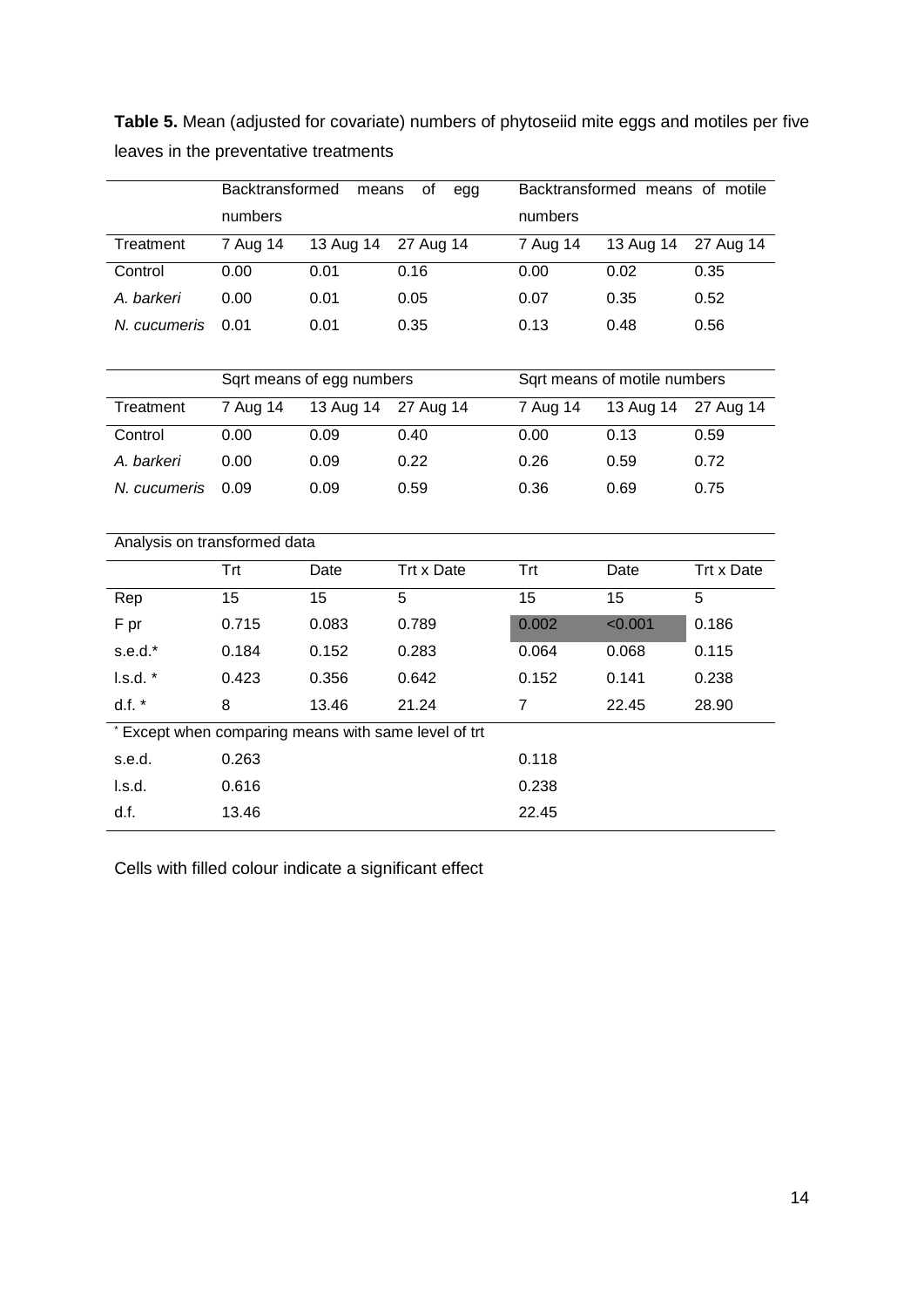|                                                      | Backtransformed means<br>of egg |                           |                     | Backtransformed means of motile |                              |                |
|------------------------------------------------------|---------------------------------|---------------------------|---------------------|---------------------------------|------------------------------|----------------|
|                                                      | numbers                         |                           |                     | numbers                         |                              |                |
| Treatment                                            | 7 Aug 14                        | 13 Aug 14                 | 27 Aug 14           | 7 Aug 14                        | 13 Aug 14                    | 27 Aug 14      |
| Control                                              | 7.02                            | 6.71                      | 4.84                | 5.02                            | 4.84                         | 5.24           |
| A. barkeri                                           | 6.45                            | 3.50                      | 5.43                | 2.72                            | 2.96                         | 3.80           |
| N. cucumeris                                         | 10.56                           | 8.01                      | 2.46                | 4.28                            | 3.50                         | 2.13           |
|                                                      |                                 |                           |                     |                                 |                              |                |
|                                                      |                                 | Sqrt means of egg numbers |                     |                                 | Sqrt means of motile numbers |                |
| Treatment                                            | 7 Aug 14                        |                           | 13 Aug 14 27 Aug 14 | 7 Aug 14                        | 13 Aug 14                    | 27 Aug 14      |
| Control                                              | 2.65                            | 2.59                      | 2.20                | 2.24                            | 2.20                         | 2.29           |
| A. barkeri                                           | 2.54                            | 1.87                      | 2.33                | 1.65                            | 1.72                         | 1.95           |
| N. cucumeris                                         | 3.25                            | 2.83                      | 1.57                | 2.07                            | 1.87                         | 1.46           |
|                                                      |                                 |                           |                     |                                 |                              |                |
| Analysis on transformed data                         |                                 |                           |                     |                                 |                              |                |
|                                                      | <b>Trt</b>                      | Date                      | Trt x Date          | Trt                             | Date                         | Trt x Date     |
| Rep                                                  | 15                              | 15                        | $\overline{5}$      | 15                              | $\overline{15}$              | $\overline{5}$ |
| F pr                                                 | 0.897                           | 0.141                     | 0.349               | 0.472                           | 0.897                        | 0.701          |
| $s.e.d.*$                                            | 0.714                           | 0.371                     | 0.861               | 0.381                           | 0.290                        | 0.553          |
| l.s.d.                                               | 1.688                           | 0.795                     | 1.870               | 0.902                           | 0.652                        | 1.220          |
| d.f.                                                 | $\overline{7}$                  | 20.23                     | 16.39               | $\overline{7}$                  | 16.24                        | 21.62          |
| * Except when comparing means with same level of trt |                                 |                           |                     |                                 |                              |                |
| s.e.d.                                               | 0.656                           |                           |                     | 0.512                           |                              |                |
| l.s.d.                                               | 1.406                           |                           |                     | 1.151                           |                              |                |
| d.f.                                                 | 20.23                           |                           |                     | 16.24                           |                              |                |

**Table 6.** Mean (adjusted for covariate) numbers of tarsonemid mite eggs and motiles per five leaves in the curative treatments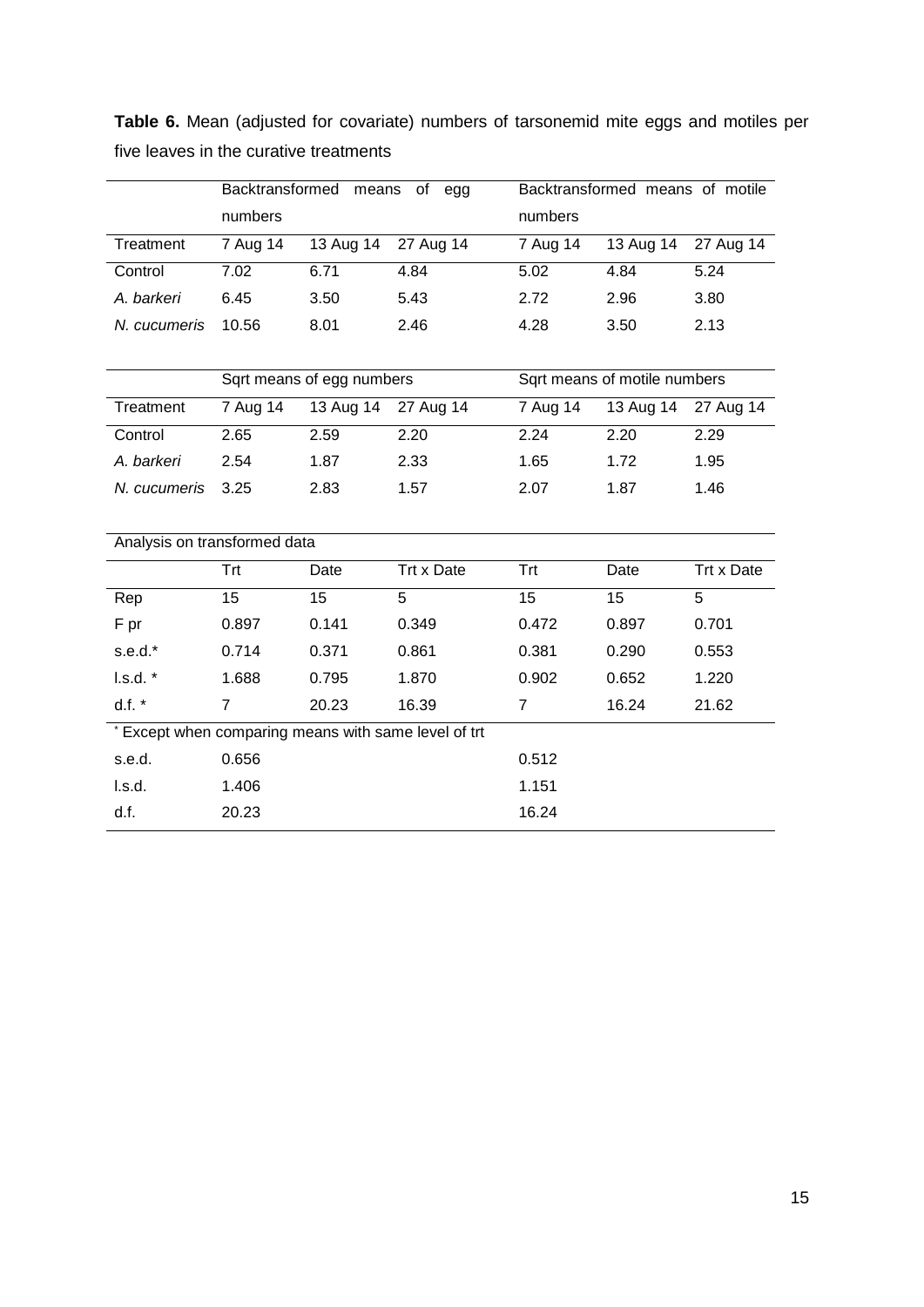|                                                      | Backtransformed means of egg |                           |                     | Backtransformed means of motile |                              |                |
|------------------------------------------------------|------------------------------|---------------------------|---------------------|---------------------------------|------------------------------|----------------|
|                                                      | numbers                      |                           |                     | numbers                         |                              |                |
| Treatment                                            | 7 Aug 14                     | 13 Aug 14                 | 27 Aug 14           | 7 Aug 14                        | 13 Aug 14                    | 27 Aug 14      |
| Control                                              | 0.58                         | 0.74                      | 0.44                | 0.42                            | 0.40                         | $\mathbf{1}$   |
| A. barkeri                                           | 0.34                         | 0.85                      | 0.59                | 0.31                            | 0.79                         | 0.88           |
| N. cucumeris                                         | 0.02                         | 0.37                      | 0.32                | 0.03                            | 0.40                         | 0.29           |
|                                                      |                              |                           |                     |                                 |                              |                |
|                                                      |                              | Sqrt means of egg numbers |                     |                                 | Sqrt means of motile numbers |                |
| Treatment                                            | 7 Aug $14$                   |                           | 13 Aug 14 27 Aug 14 | 7 Aug $14$                      | 13 Aug 14                    | 27 Aug 14      |
| Control                                              | 0.76                         | 0.86                      | 0.66                | 0.65                            | 0.63                         | 1.00           |
| A. barkeri                                           | 0.58                         | 0.92                      | 0.77                | 0.56                            | 0.89                         | 0.94           |
| N. cucumeris                                         | 0.15                         | 0.61                      | 0.57                | 0.17                            | 0.63                         | 0.54           |
|                                                      |                              |                           |                     |                                 |                              |                |
| Analysis on transformed data                         |                              |                           |                     |                                 |                              |                |
|                                                      | <b>Trt</b>                   | Date                      | Trt x Date          | <b>Trt</b>                      | Date                         | Trt x Date     |
| Rep                                                  | $\overline{15}$              | 15                        | $\overline{5}$      | 15                              | $\overline{15}$              | $\overline{5}$ |
| F pr                                                 | 0.676                        | 0.341                     | 0.842               | 0.470                           | 0.124                        | 0.766          |
| $s.e.d.*$                                            | 0.424                        | 0.204                     | 0.497               | 0.305                           | 0.174                        | 0.382          |
| l.s.d.                                               | 1.002                        | 0.440                     | 1.093               | 0.720                           | 0.367                        | 0.816          |
| d.f.                                                 | $\overline{7}$               | 19.42                     | 15.05               | $\overline{7}$                  | 21.52                        | 18.19          |
| * Except when comparing means with same level of trt |                              |                           |                     |                                 |                              |                |
| s.e.d.                                               | 0.361                        |                           |                     | 0.307                           |                              |                |
| l.s.d.                                               | 0.779                        |                           |                     | 0.649                           |                              |                |
| d.f.                                                 | 19.42                        |                           |                     | 21.52                           |                              |                |

**Table 7.** Mean (adjusted for covariate) numbers of tarsonemid mite eggs and motiles per five leaves in the preventative treatments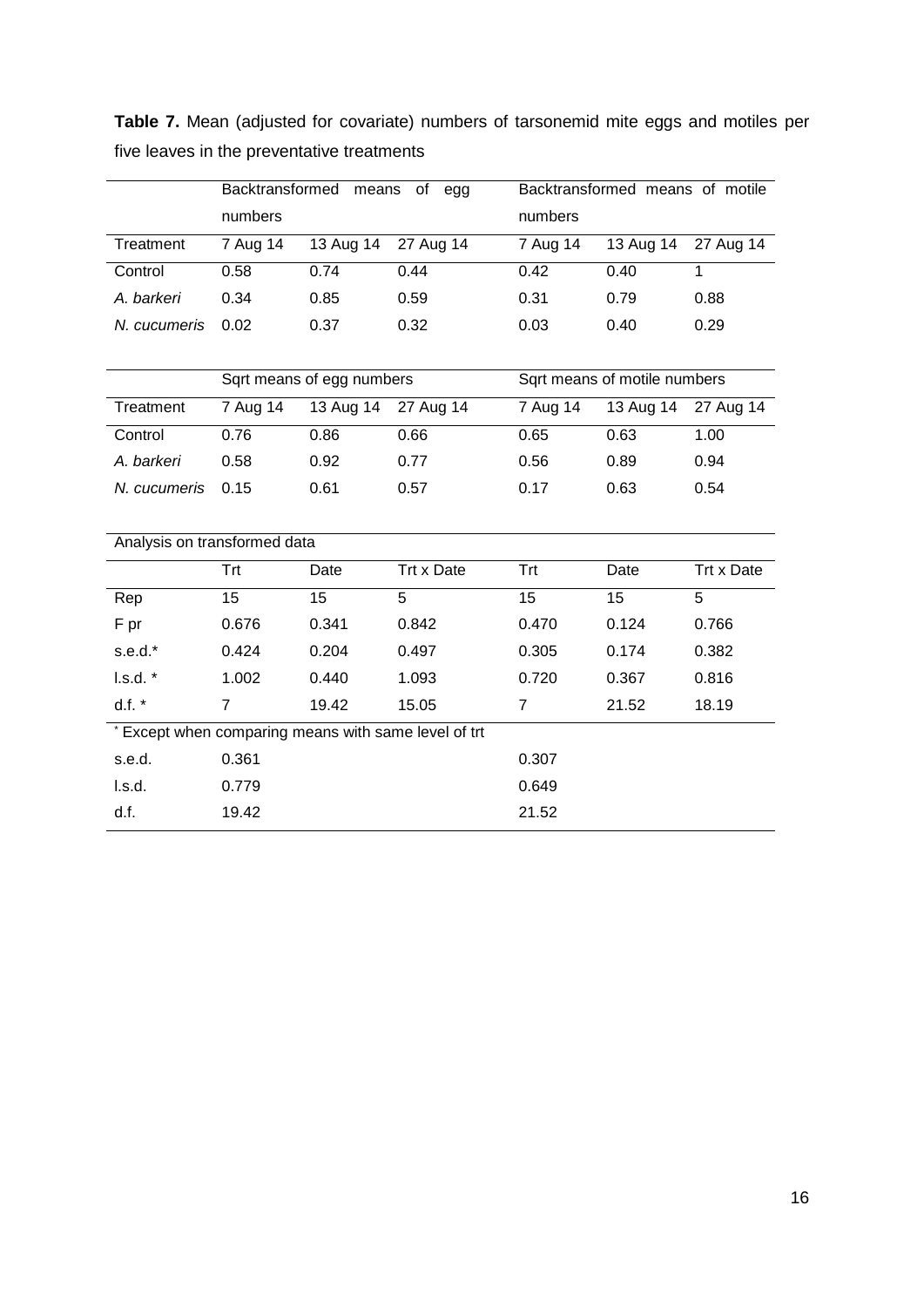# **Discussion and conclusions**

Overall conclusion for species used in 2014 trials:

- *A. barkeri* and *N. cucumeris* can establish within the crop and results from previous experiments show both species can suppress populations of tarsonemid mites;
- *N. cucumeris* is readily available from bio-control suppliers and will also provide control for thrips that may be present in the strawberry crop at the same time;
- *A. barkeri* is approved for release in polytunnels, but is not currently marketed in the UK. A significant increase in the effectiveness of *A. barkeri* compared to *N. cucumeris* would need to be seen to make it cost effective to import for UK growers;
- As with all predatory mites, they should be used within an IPM programme and any insecticides should be chosen to be compatible with the mite applications.

<span id="page-19-0"></span>In all of the experiments it should be noted that the predatory mites are not restricted to the young folded strawberry leaves and, therefore, may disperse not only over the entire plant but beyond. Drawing conclusions from numbers of predators on young folded leaves is not a reliable way of estimating predatory mite numbers in strawberry crops. As predatory mites are highly associated with their prey, in experiments where high numbers of predatory mites were recovered from the untreated controls this may be due to the higher concentrations of tarsonemid mites found.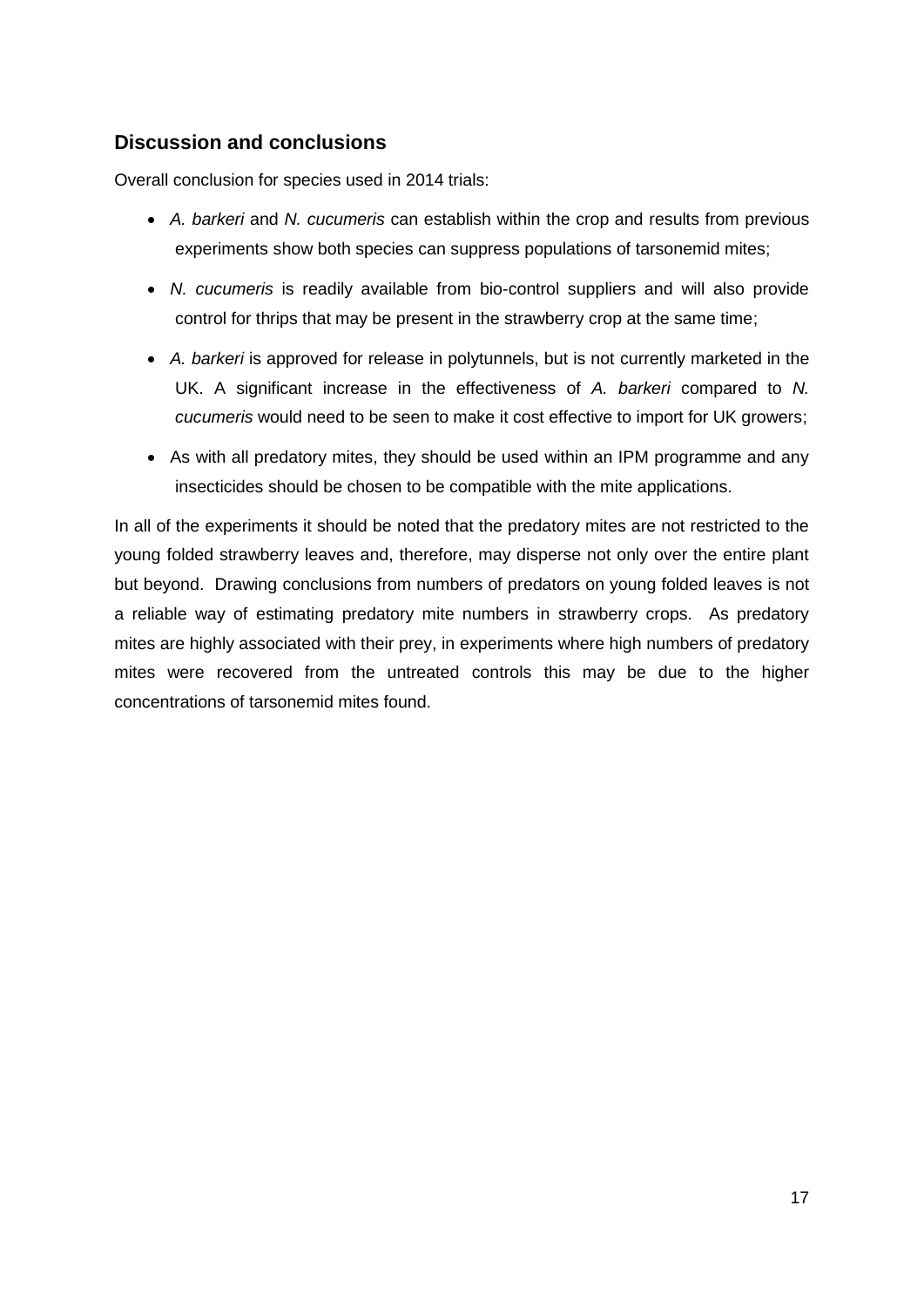## **Knowledge and Technology Transfer**

EMRA/HDC soft fruit day, EMR, 21 November 2012 HDC Fruit Agronomists' Day, EMR, 5 March 2013 German visitors, EMR, 9 September 2014 AAB IPM conference, Grantham, 19-20 November 2014 EMRA soft fruit day, EMR, 26 November 2014

## <span id="page-20-0"></span>**Acknowledgements**

Many thanks to Richard GreatRex and Nathan Medd of Syngenta Bioline and Jan Hulshof of Biotus for supply of mites and support during this project.

We are grateful to Graham Caspell and his team for the erection and maintenance of the polytunnel and husbandry of the plants. We would also like to thank Eduardo Jimenez Lopez, Maria Diez Alonso, Rebeca Conde Ruiz and Zeus Mateos of EMR, who assisted with the sampling, mite counts and phytoseiid mite identification.

Many thanks also to Steve Greenaway who supplied many of the samples of tarsonemid mites for inoculation.

Many thanks to the HDC for funding this work.

## **References**

- <span id="page-20-1"></span>Alford DV (1972) The effect *Tarsonemus fragariae* Zimmerman (Acarina: Tarsonemidae) on strawberry yields*. Annals of Applied Biology* 70 (1), 13-18.
- Banks N (1901) *Tarsonemus* in America. *Proceedings of the Entomological Society of Washington*, 4, 294-296.
- Croft BA, Pratt PD, Koskela G, Kaufman D (1998) Predation, reproduction, and impact of phytoseiid mites (Acari : Phytoseiidae) on cyclamen mite (Acari : Tarsonemidae) on strawberry. *Journal of Economic Entomology*, 91(6), 1307-1314.
- Cross J (2003) Tarsonemid mite on strawberry. Horticultural Development Council Factsheet.
- Dustan AG, Matthewman WG (1932) Some notes on the Cyclamen mite (*Tarsonemus pallidus* Banks) a pest of strawberry plants. Entomol. Soc. Ontario, 62 ND Ann. Report, 931, 34-37.
- Easterbrook MA, Fitzgerald JD, Pinch C, Tooley J, Xu XM (2003) Development times and fecundity of three important arthropod pests of strawberry in the United Kingdom. *Annals of Applied Biology*, 143, 325-331.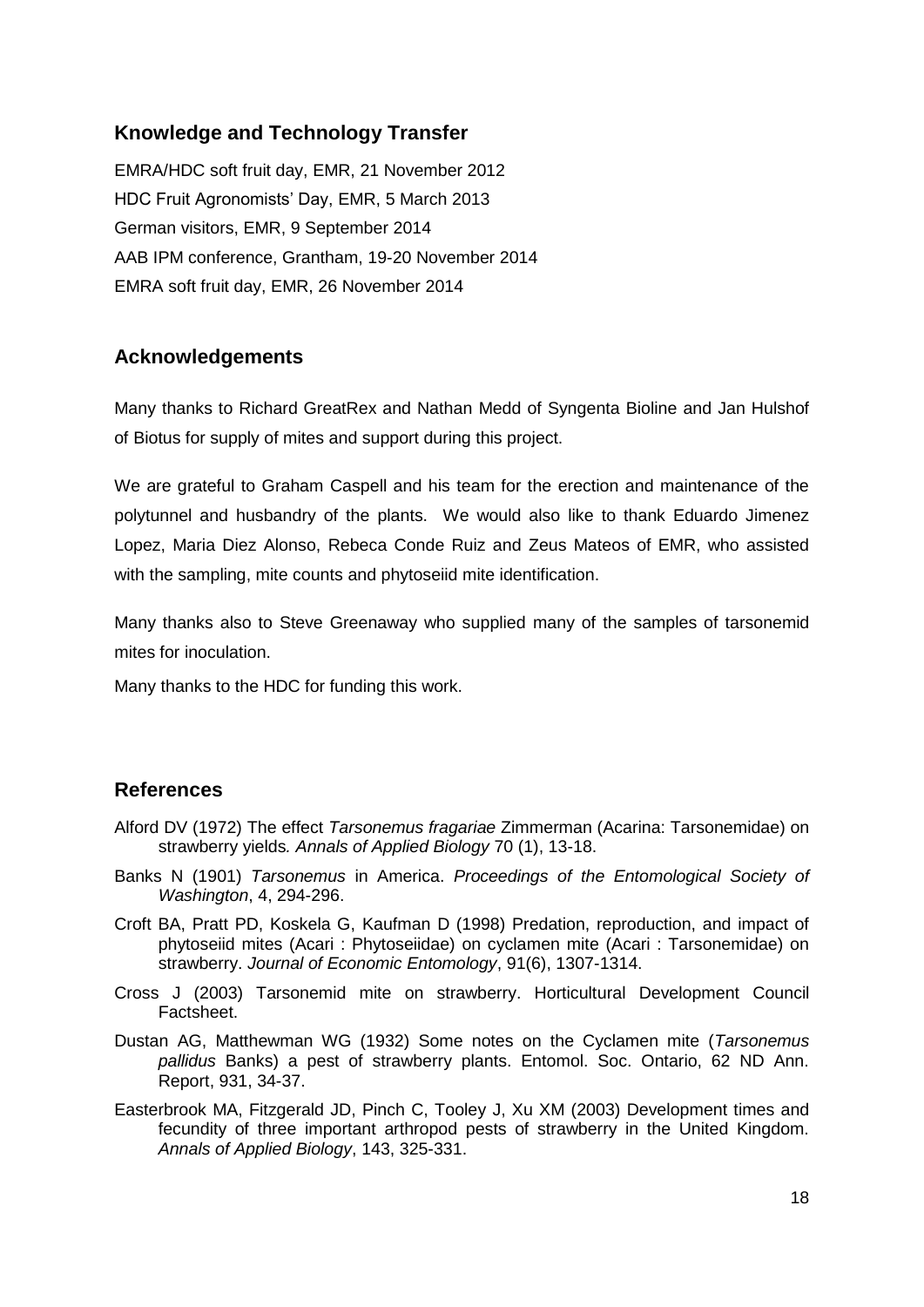- Easterbrook MA, Fitzgerald JD, Solomon MG (2001) Biological control of strawberry tarsonemid mite *Phytonemus pallidus* and two-spotted spider mite *Tetranychus urticae* on strawberry in the UK using species of *Neoseiulus* (Amblyseius) (Acari : Phytoseiidae). *Experimental and Applied Acarology*, 25(1), 25-36.
- Fitzgerald J, Pepper N, Easterbrook M, Pope T, Solomon M (2007) Interactions among phytophagous mites, and introduced and naturally occurring predatory mites, on strawberry in the UK. *Experimental and Applied Acarology*, 43(1), 33-47.
- Fitzgerald J, Xu XM, Pepper N, Easterbrook M, Solomon M (2008) The spatial and temporal distribution of predatory and phytophagous mites in field-grown strawberry in the UK. *Experimental and Applied Acarology*, 44(4), 293-306.
- *Fountain MT, Harris AL, Cross J. V. (2010) The use of surfactants to enhance acaricide control of Phytonemus pallidus (Acari: Tarsonemidae) in strawberry. Crop Protection, 29,* 1286-129.
- Galitsina, N. V., Popova, I. V., Shesteperov, A. A. 2009. Resistance of strawberry hybrids to the strawberry mite. Zashchita i Karantin Rastenii, 3, 34-35.
- Gobin B (2007) Chemical tarsonemid control in Belgian strawberries: lack of products emphasizes need for further development of IPM strategies. IOBC Working Group "Integrated Plant Protection in Fruit Crops" Sub Group "Soft Fruits" "Workshop on Integrated Soft Fruit Production" 6th Meeting at East Malling Research, Kent, UK.
- Gobin B, Vissers M, Pauwels E (2011) Integrated Pest Management solutions for the control of *Polyphagotarsonemus latus* in ornamentals: from trial to practice. Proceedings of IOBC/wprs Working Group "Integrated Control in Protected Crops, Temperate Climate" Sutton Scotney, United Kingdom, 18-22 September, 2011, 47-50.
- Harmsen EE (1934) An investigation of the cause of diseased conditions in strawberry plants. *Tijdschr. PlZiekt*, 40(6), 137-152.
- Huffaker CB, Kennet CE (1953) Developments towards biological control of cyclamen mites on strawberries in California. *Journal of Economic Entomology*, 46(5), 802-812.
- Huffaker CB, Spitzer Jr. CH (1951) Data on the natural control of the cyclamen mite on strawberries. *J. Econ. Ent*. 44 : 519-522.
- Jeppson LR, Keifer HH, Baker EW (1975) Mites Injurious to Economic Plants. University of California Press; Berkeley, Los Angeles, London. 614 pages.
- Massee AM (1928-1930) The tarsonemid mite of strawberry. Annual Report of East Malling Research Station, Kent. 1928-30(2), 206-209.
- Petrova V, Čudare Z, Steinite I (2002) The efficacy of the predatory mite *Amblyseius cucumeris* (Acari: Pytoseiidae) as a control agent of the strawberry mite *Phytonemus pallidus* (Acari: Tarsonemidae) on field strawberry. *Acta Horticulturae* (ISHS), 567, 675-678.
- Pijnakker J, Ada L (2011) Biological control of tarsonemid mites in greenhouse grown gerberas. Proceedings of IOBC/wprs Working Group "Integrated Control in Protected Crops, Temperate Climate" Sutton Scotney, United Kingdom, 18-22 September, 2011*,*  135-138.
- Simmonds SP (1970) The possible control of *Steneotarsonemus pallidus* on strawberries by *Phytoseiulus persimilis. Plant Pathology*, 19(3), 106-107.
- Smith FF, Goldsmith EV (1936) The cyclamen mite, *Tarsonemus pallidus*, and its controls of field strawberries. *Hilgardia,* 10(3), 53-54.
- Wisemann R (1941) Investigations on the biology and control of the strawberry mite, *Tarsonemus pallidus* (*fragariae* Z.). *Landw. Jahrb. Schweiz*. 55(3), 259-329.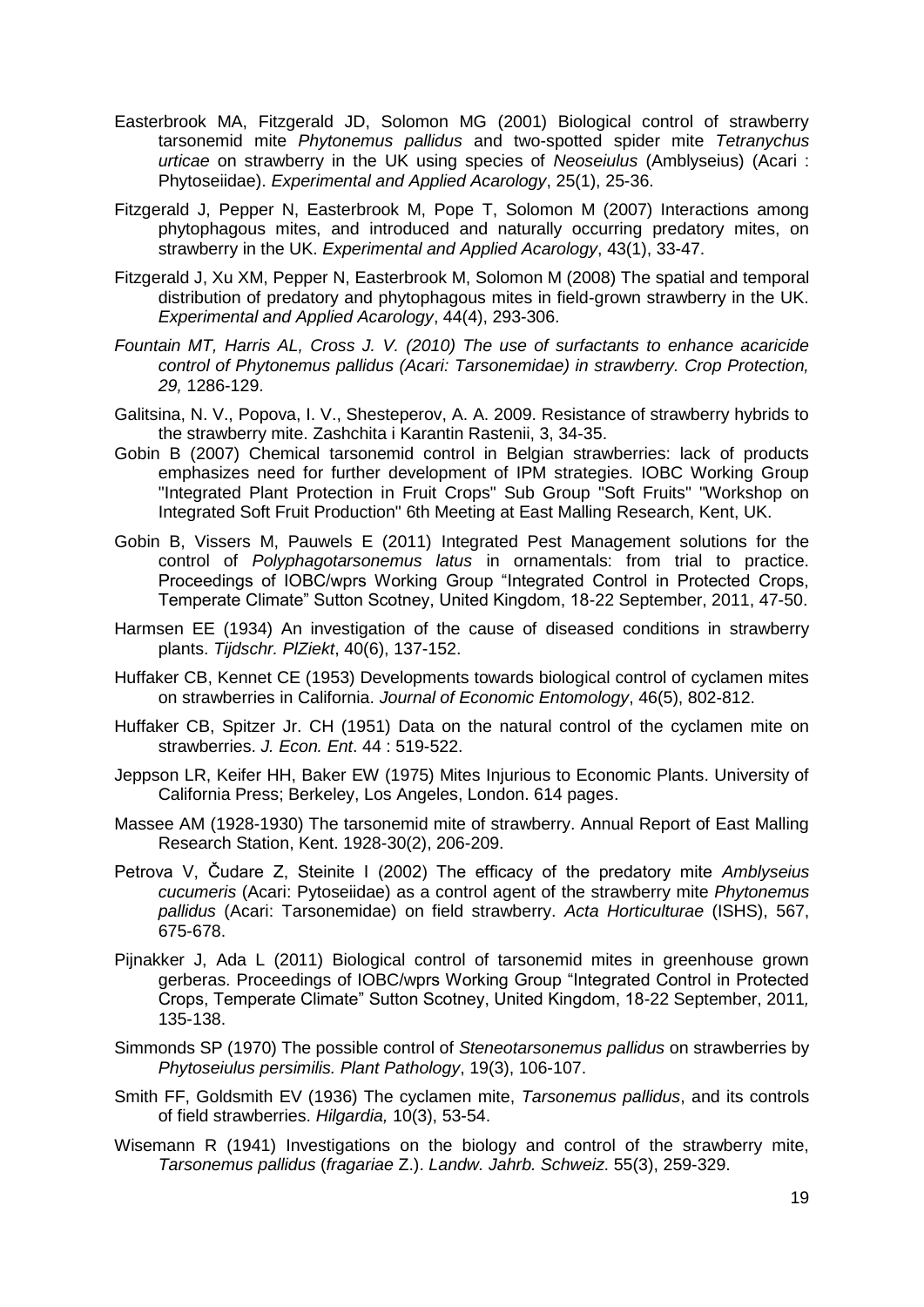# **Appendices**